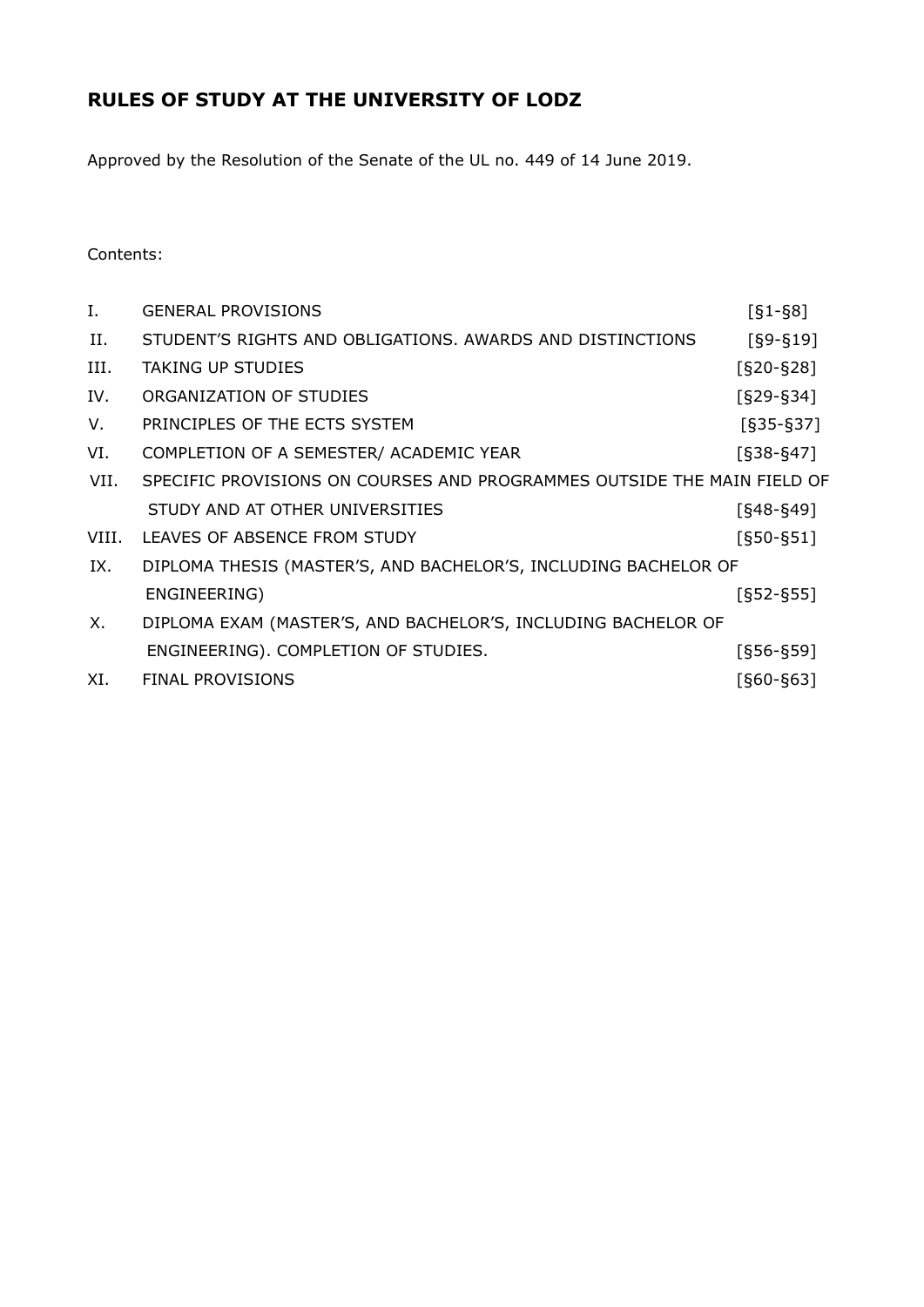- 1. Studies at the University of Lodz are organized pursuant to binding provisions, and in particular:
	- − the Act on Higher Education and Science of 20 July 2018 (Polish Official Journal, Year 2018, item 1668 as amended), hereinafter referred to as "the Act";
	- − Statutes of the University of Lodz, hereinafter referred to as "the Statutes";
	- − the present Rules of Study at the University of Lodz, hereinafter referred to as "the Rules".
- 2. The Rules apply to full-time (standard daytime) and extramural (evening, weekend) studies, whether first-cycle, second-cycle, or uniform (direct) Master's degree programmes, held at the University of Lodz.

1. The following terms used in the Rules shall have the following meaning:

1)Faculty Council – a collegial organ that co-manages a given Faculty of the UL;

2)Dean – the head manager of a given Faculty of the UL, as well as a superior of its student and staff body, acting under the authorization of the Rector;

3)Educational Unit – a specific-field institute, chair or department which is not a part of any specific institute or chair;

4)Thesis Supervisor – an academic teacher possessing at least a doctoral degree, and employed on the post of assistant professor (Polish: adiunkt), or senior lecturer (Polish: starszy wykładowca), under whose supervision the Student prepares the diploma thesis; 5)Course Coordinator – a person assigned by the Dean to define the description, and requirements for implementation and crediting of a given course, as well as to supervise over the assessment of study effects, and to grade the course, who also leads classes within a course, with the reservation of classes led by persons who are not UL staff members, whereby a UL staff member who does not lead classes can be assigned as a Course Coordinator;

6)Course – an element of study programme that includes one form (single-component course) or several different forms of instruction (multi-component course) and is attributed a description of expected study effects, programme content, forms and methods of instruction as well as a specific number of ECTS points;

7)Diploma Seminar – a Master thesis seminar, a Bachelor of Arts thesis seminar, or a Bachelor of Engineering thesis seminar;

8)Diploma Thesis – a Master degree thesis, a Bachelor of Arts degree thesis, or a Bachelor of Engineering thesis;

9)Grade – a measurable outcome of the evaluation; positive, or negative, as referred to in Section 39 (§39) Part 2;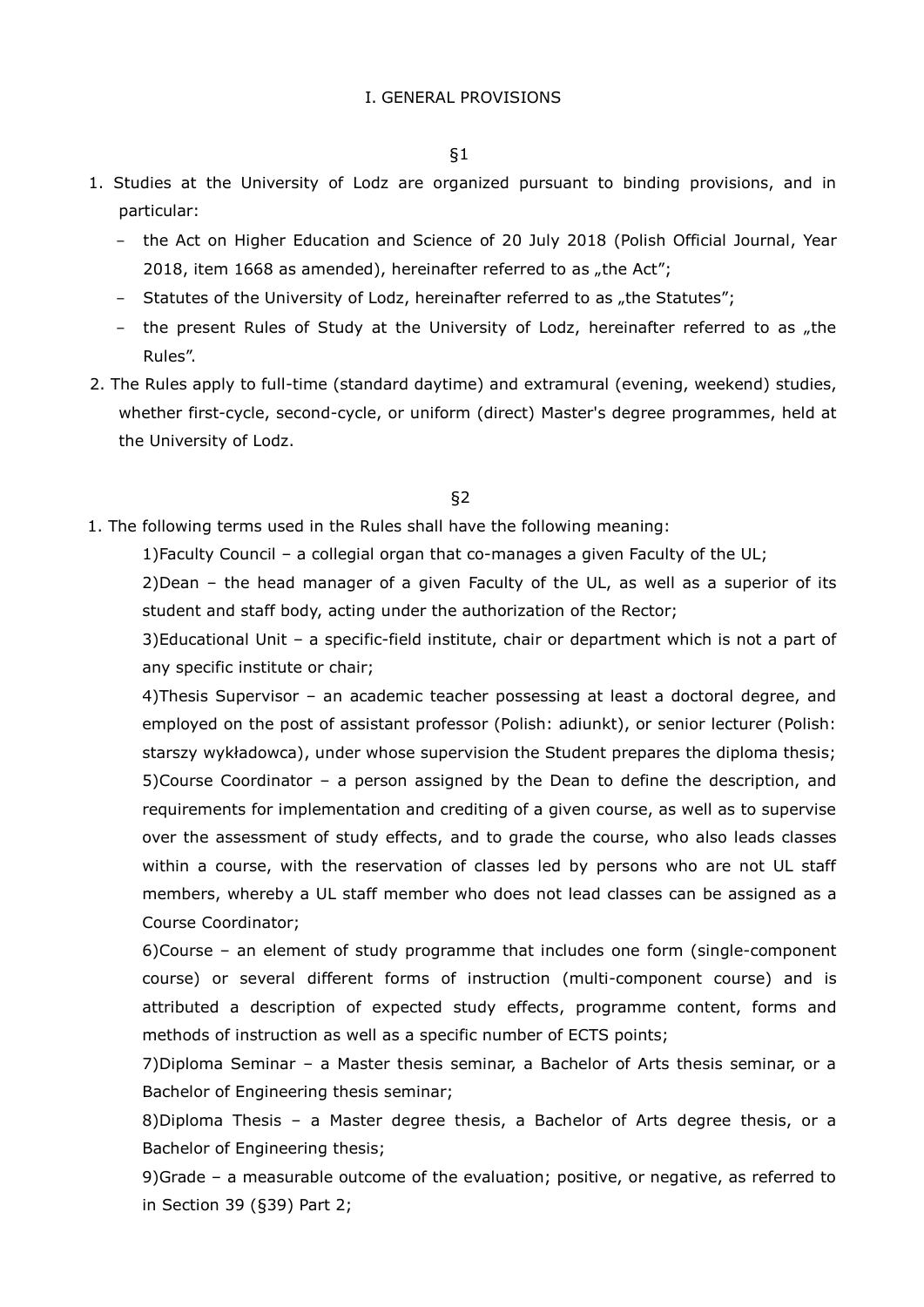10)Course Grade – a grade given at the general session sitting, or at the re-assessment opportunity sitting, related to the completion of Course, as defined by the Course Coordinator [please note that the terms "general session sitting" and "re-assessment opportunity" refer to two sittings of an exam, and therefore should not be confused with the reference to periods of "general exam session", and "make-up exam session", respectively, even if there may be time correspondence – IRO's comment]

11)Parallel Field of Study – study programme taken up in accordance with the system and the rules stipulated in §22 of the present Rules.

12)Study Effects – the knowledge, skills, and social competence that the Student should be able to have attained at the end of the educational process.

13) Semester/Study Year – with regard to completion of a study period, the use of the word "semester" signifies a semesterly grading scheme while the word "study year" signifies a yearly grading scheme.

#### §3

- 1. The Superior of all UL Students is the Rector.
- 2. The Rector is empowered to solve decisions pertaining to all matters arisen in relation to the present Rules of Study.
- 3. Individual cases of students shall be solved by the appropriate Dean, under the authorization of the Rector.
- 4. A student may apply to the Rector to review administrative decisions of the Dean, issued as authorized by the Rector. The review request shall be submitted to the Rector within the period of 14 days from handing the decision. Appeals are to be submitted by the Student via the Dean. The request is to be supplemented by documents or opinion letters justifying its contents, including the mandatory opinion of the Dean concerning the subject matter of the appeal. The request, together with the Dean's opinion, and attachments, is, in the period of 7 days from submitting the appeal, handed to the Rector for the examination.
- 5. In any matters that do not require the issuance of an administrative decision, the organs of the university issue resolutions. The Code of Administrative Procedure shall not be applicable to the aforesaid resolutions. A student has the right to read the content of the resolution. The student shall be informed of the resolution immediately after its issuance by electronic communication to the address within UL-identifiable domain. The day of informing the student shall be considered the date of service. Within the period of 14 days from resolution in individual student cases, the review request to the Rector shall be available to the student. The decision of the Rector is final.

## §4

All matters pertaining the organization and system of studies, which are not regulated under the provisions of the Rules of Study, shall be decided upon by the Rector.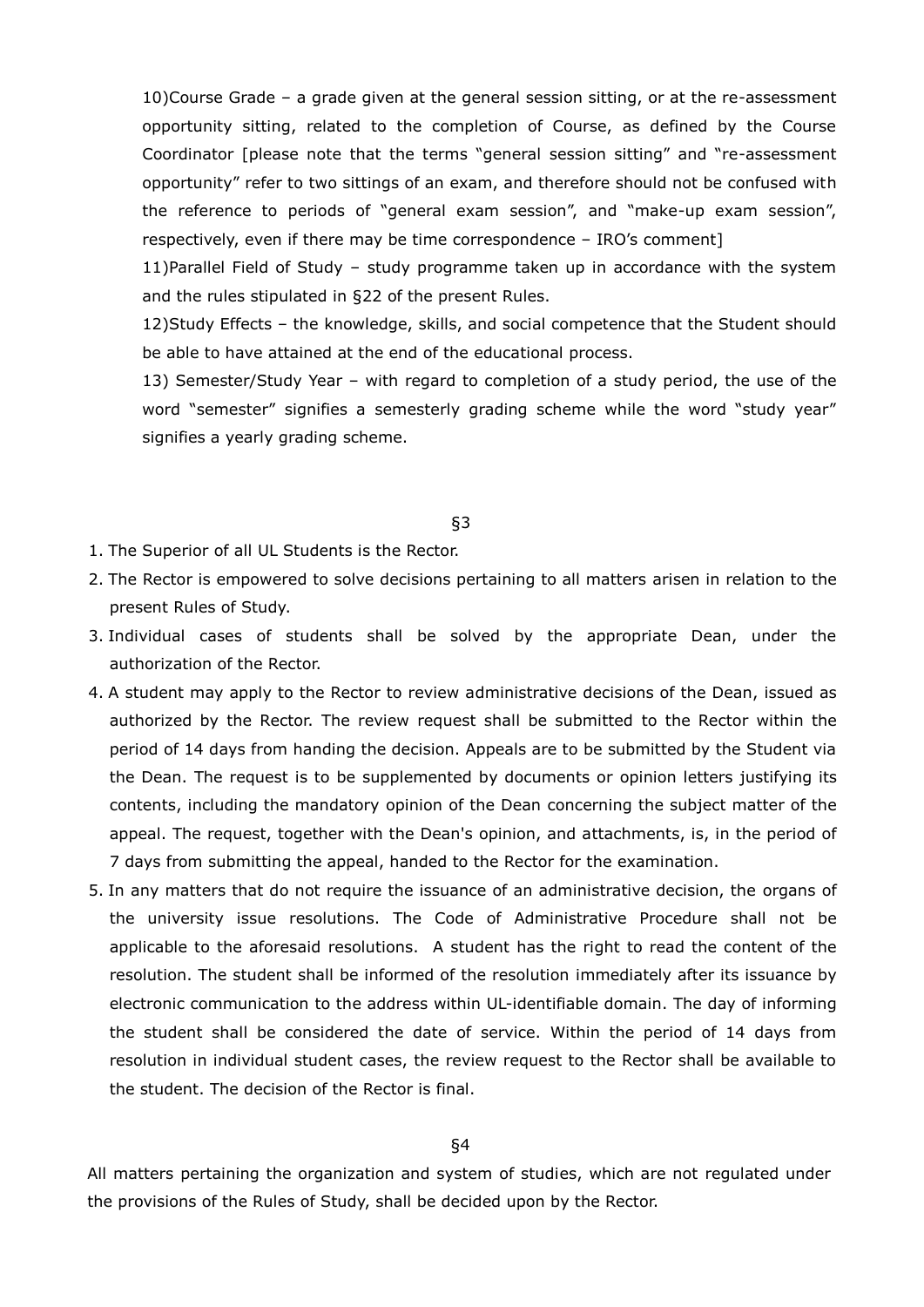1. The Faculty Council:

a) sets study programmes, including study schedules, in accordance with the binding guidelines,

b) sets the rules for the implementation of the student's obligation to participate in particular forms of classes;

c) sets the range and conditions for leading foreign language instructed classes, knowledge and skills tests, diploma exams, as well as for preparing diploma theses in a foreign language;

- d) decides whether a semesterly, or a yearly grading period is used with direct Master's degree programmes or extramural (weekend, evening) studies;
- e) decides on the acceptability and conditions for Students repeating the first study year,
- f) decides on the maximum number of didactic hours and the maximum number of exams per academic year,
- g) decides on a Student's minimum grade average (of all courses taken to date) as a requirement for application for an individually organized study schedule and programme (IPS),
- h) defines the criteria for acceptability and the procedure of solving the Student's appeal from the decision on refusal to credit a Course / Course component, as stipulated in §41 of the present Rules,
- i) specifies the valid format of a diploma thesis, subject to §52 Part 2,
- j) sets the examination requirements for the diploma exam,
- k) sets procedures for conduction of open diploma examination.
- 2. The Faculty Council is entitled to:
	- a) set the maximum number of Students repeating a semester/study year per course group on the Faculty,
	- b) set the minimum number of ECTS points, or the minimum number of courses, allowing for a conditional promotion and registration for the following semester/ study year,
	- c) define the official sequence of courses,
	- d) define compulsory courses, whose credits are obligatory for registration for the following semester/study year, regardless of the total number of ECTS points received by a Student,
	- e) introduce temporary changes to study schedule, with regards to particular circumstances, whose application shall result in the change of required number of ECTS points in a particular semester/ study year,
	- f) establish a separate, from the one stipulated in §23 of the present Rules, set of rules for transferring Students from full-time to extramural programmes, or vice versa, applicable to the entire Faculty, or particular study fields,
	- g) define a conversion factor for ECTS points applied at specific fields of study and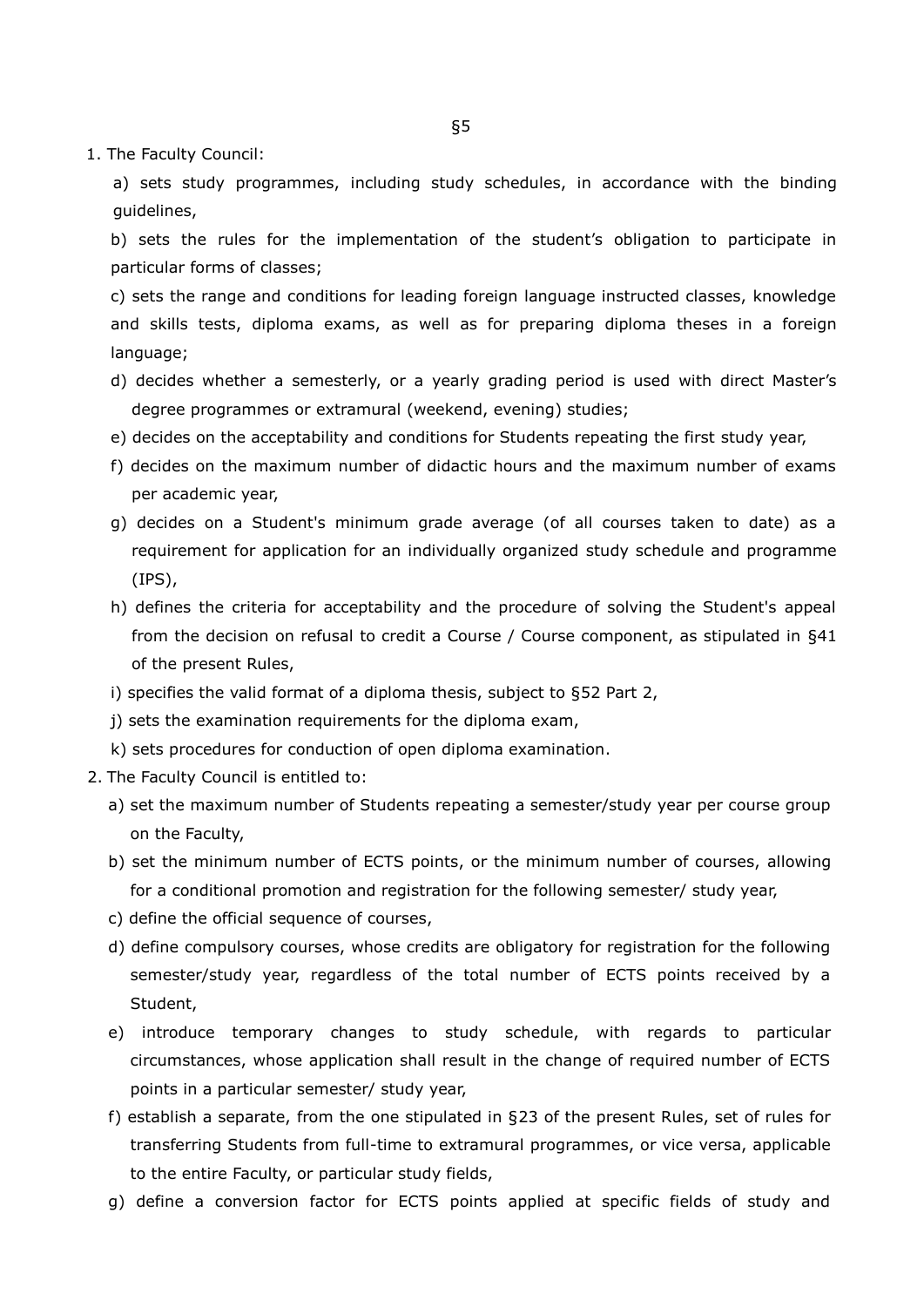specialties, should the exchange of studies on an international or national level fail to guarantee an equivalence in Students' achievements,

- h) determine the possibility to apply for an individually arranged study schedule and programme (IPS; Polish: Indywidualny plan i program studiów) starting from the first semester of second-cycle studies.
- i) establish a separate set of rules, from the one stipulated in §38 Parts 7 and 8 of the present Rules, for passing a course towards the credit for the following academic year,
- j) establish a separate set of rules, from the one stipulated in §38 Part 9 of the present Rules, for receiving credits and passing exams,
- k) define additional, to the ones stipulated in §52, designations for a thesis, or provide examples of written output that meet the guidelines for a diploma thesis,
- l) prolong the period, stipulated in §54 Part 5, entitling the student to exemption from complementary exams and courses that make up for curricular differences,
- m) set a form of Bachelor's/ Master's diploma exam different from the one stipulated in §56 Part 6.

§6

The bodies of the student government shall take part in the decision process concerning educational and teaching process subject to the terms of the UL Statute and the Rules of Study.

§7

- 1. A high school student of outstanding achievement shall, on the Dean's consent, be allowed to attend courses of a study programme that matches the field of their achievement. Should the course classes take place during the school hours, an additional consent from the principal of the school is required.
- 2. The high school student is entitled is allowed to credit their course(s). The rules for granting a credit shall be identical with those binding the UL Students. The Dean, on the course leader's request, may apply different rules for the credit.

## §8

The payment for educational services shall be governed by separate provisions, included in the Resolutions of the Senate of the UL, and the UL Rector's Regulations.

II. STUDENT'S RIGHTS AND OBLIGATIONS. AWARDS AND DISTINCTIONS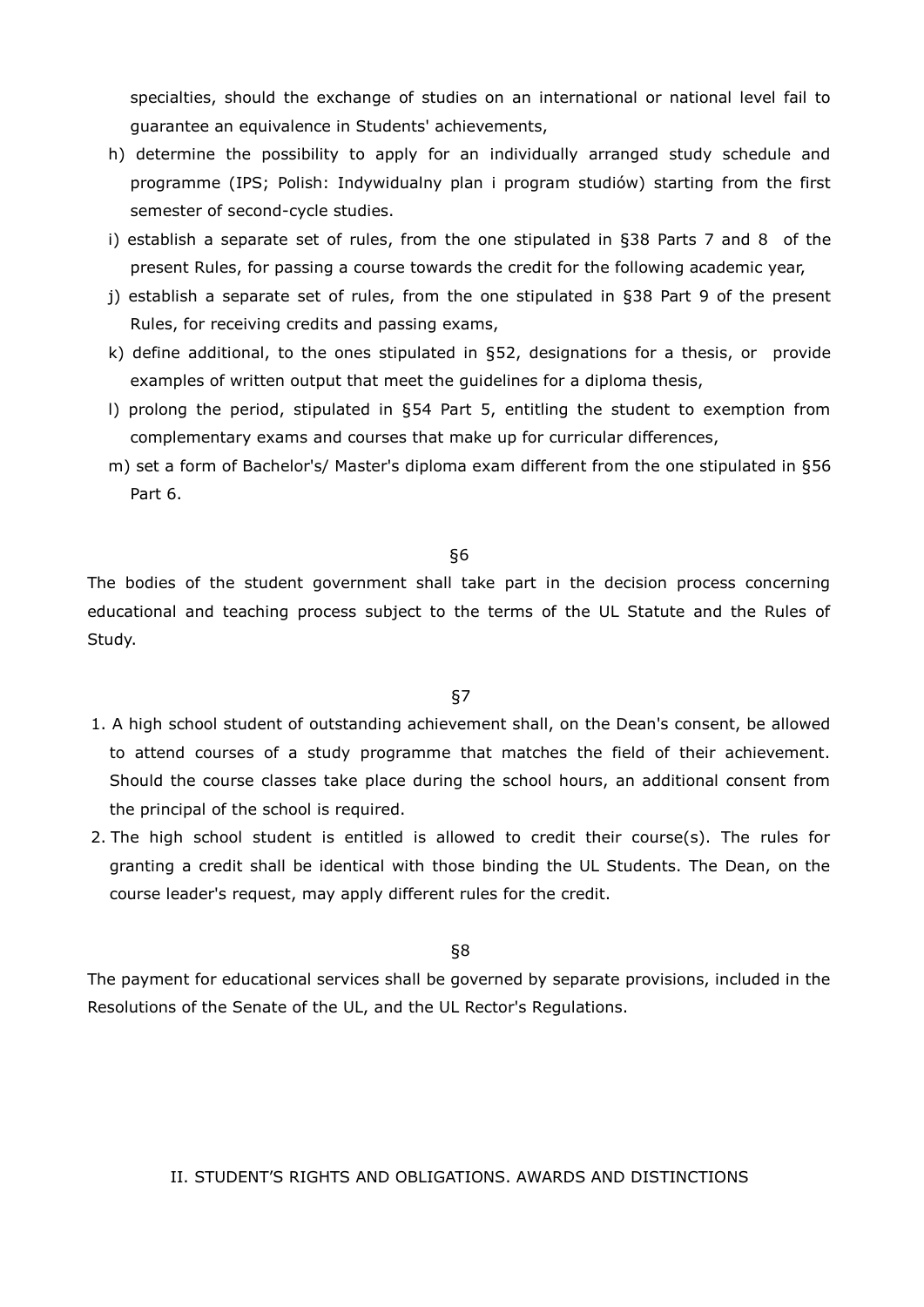Each Student has the right to:

- a) have their personal dignity respected by each member of the academic community,
- b) develop their own scientific, culture, sports, and tourism interests, within the organizational possibilities of the UL,
- c) partake in the University's student organizations, especially arts projects, scientific interest groups, and sports organizations,
- d) health protection, financial assistance, awards and distinctions, granted on the ground of the present Rules and separate regulations.

## §10

Each Student is obliged to:

- a) act in accordance with the Oath taken, the UL Statute together with the Rules of Study as well as other regulations binding at the UL, and, most of all, respect the dignity of the UL Student and the good name of the UL,
- b) use educational opportunities offered by the UL, especially:
	- attend classes pursuant to the Rules of Study
	- take exams, carry out professional placement, and fulfill other conditions of study programme,
- c) obey good academic morals,
- d) care for the UL possessions,
- e) respect all members of the academic community.

- 1. After being included in the student register for a given study programme and not later than 14 days of starting the classes, a Student is obliged to sign an agreement on payment for educational services at the UL.
- 2. Every Student will have their electronic mail account created in the "unilodz.eu" domain, and they will receive access data, namely login username and password. Username and password are basic login data for other UL online platforms (USOSWeb, WiFi, eduroam).
- 3. For contacting the UL, specifically, a Student is to use only the e-mail address referred to in Part 2 above. The University of Lodz directs the electronic correspondence to the Student at the address referred to in Part 2 above.
- 4. A Students is to read and obey the rules of UL e-mail.
- 5. An international Student is to inform the Dean's Office of the appropriate Faculty and the International Students Office, without delay, but not later than 30 days of issuance or refusal of a new visa or insurance policy.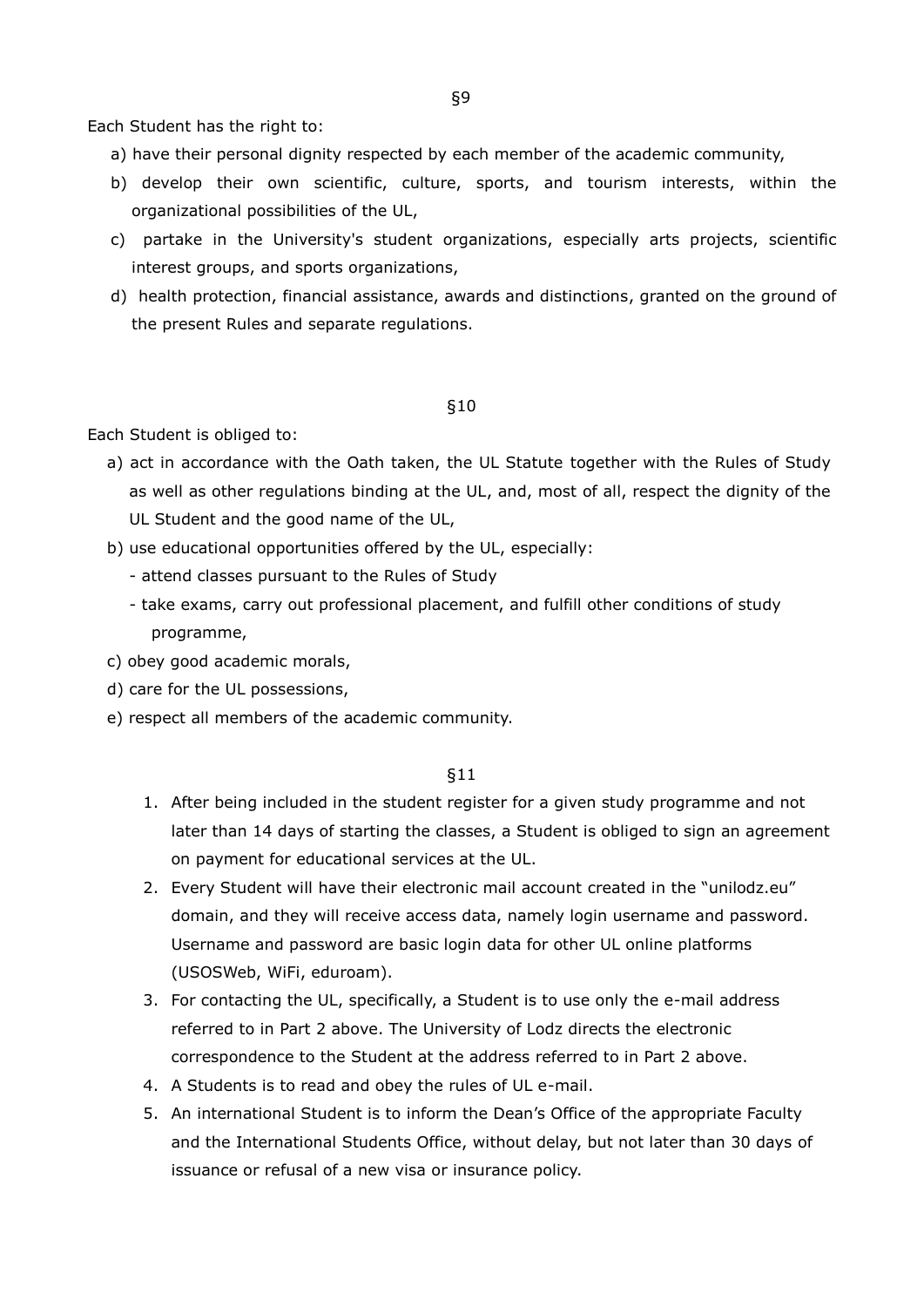Each student is to report, immediately, but not later than within 30 days, to the appropriate Dean's Office, on the change of their marital status, name(s), place of residence, telephone number, or e-mail address.

#### §13

- 1. The student is obliged to complete OSH training and copyright training without delay after starting the study programme but not later than the end of the first semester/study year.
- 2. Failure to complete the training stipulated in Part 1 above shall result in failure to complete the given semester/study year, without the possibility of conditional promotion;

#### §14

- 1. Each Student is to achieve credits, pass exams, and fulfill any other obligations, related to the course of study, meeting their deadlines.
- 2. The rules for a Student's obligatory presence at specified forms of classes are set by the Faculty Council.
- 3. A Student's absence at classes may be excused by a medical certificate of their temporary inability to attend classes, or any justified reasons accepted by the course leader.
- 4. An absence shall be excused to the course leader immediately after the causing situation eases. The course leader shall then specify the way and term of making up for the absence.
- 5. A course leader may deny the Student's right to making up for the absence, or set a different procedure for making up, unrelated to the study schedule, especially if making up entails the organization of extra classes. The course leader shall inform the Students of such non-standard conditions for making up for the absences at the first class meeting of a specified course.

- 1. A Student taking part in a research project held at the UL may be entitled to credit certain components of a course which is thematically related to the project. This matter is to be decided on by the Dean, pursuant to the opinion of the course leader, and the manager of the research project.
- 2. The Student's participation in the work of a research trip may be the basis to credit the entire work placement session, or its part, or specified course(s). This matter is to be decided on by the Dean, pursuant to the opinion of the supervisor of the research trip, the work placement tutor, or the course leader.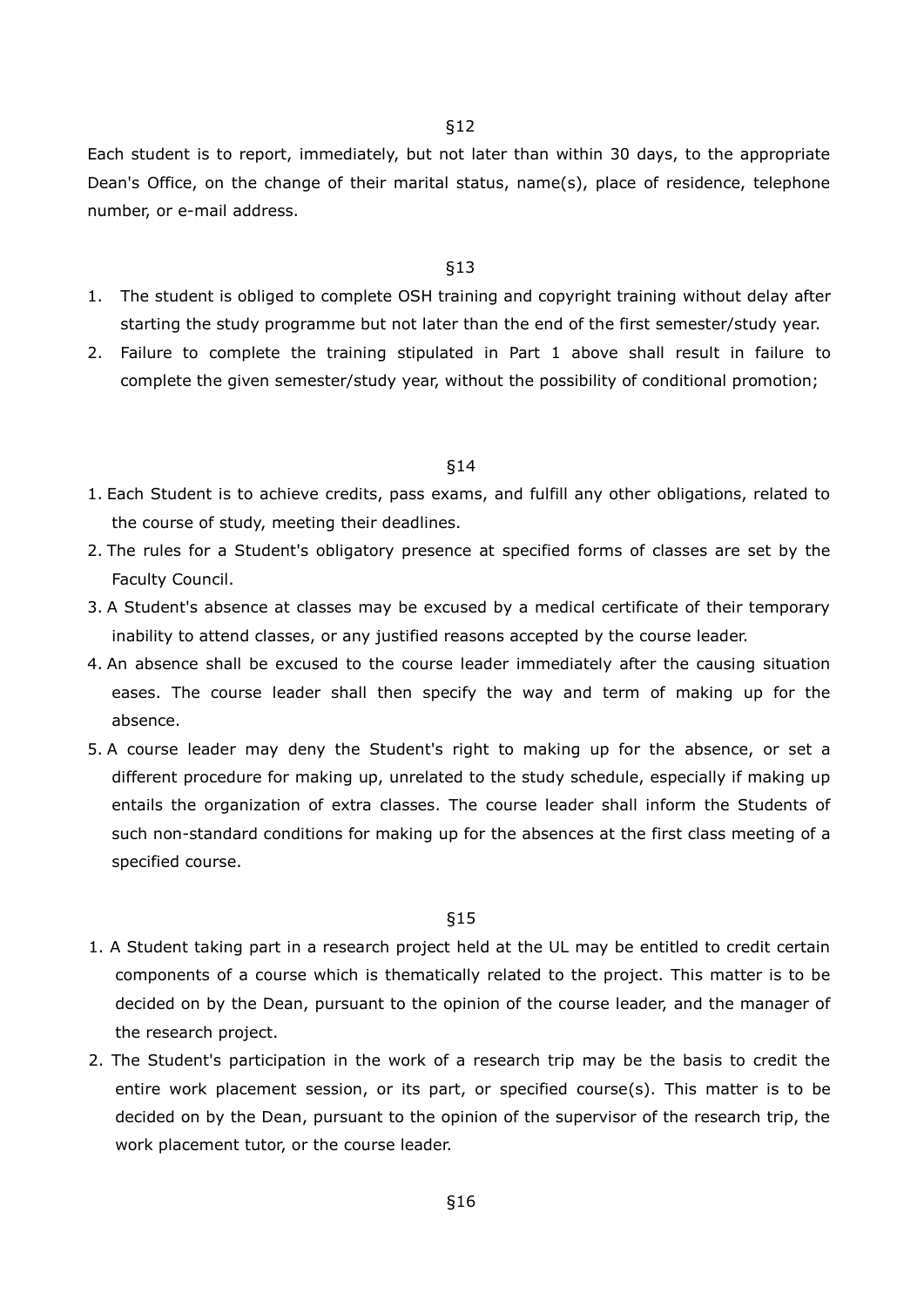The Student may be undertaken to undergo the anti-plagiarism procedure, concerning all the written works produced in relations to the studies. Specifically in the scope of degree theses, the Student is to undergo anti-plagiarism procedure with the use of Uniform Anti-plagiarism System. The anti-plagarism procedure shall be stipulated by a Rector's Regulation.

#### §17

- 1. A first year tutor is appointed for each course group of first-year Students. Tutors of specific groups of Students may as well be appointed. The Dean shall appoint tutors from amongst experienced academic teachers, and supervise their tutorial tasks.
- 2. The first year tutors shall familiarize the Students with the Rules of Study. Their tasks also include assistance for the Students with the matters pertaining to the course of the studies, and the Students' social welfare needs.

## §18

- 1. A Student distinguished by their remarkable study achievement, and exemplary handling of their responsibilities, may be granted the following awards and distinctions from the University of Lodz:
	- a congratulation letter from the Rector,
	- a medal for excellent study achievement
- 2. A detailed procedure for granting awards and distinctions shall be defined by the Rector's Directive.

## §19

A student who completed their studies or has been removed from the Students' list, shall fill out an Electronic Routing Slip before collection of documents submitted to and issued by the University.

#### III. TAKING UP STUDIES

- 1. The enrolment for studies shall follow the procedure stipulated in the rules for enrolment, as passed by the Senate of the UL.
- 2. The enrolment for studies shall also be based on the confirmation of study effects, according to the procedure defined under separate UL regulations.
- 3. A person commences the studies and acquires the rights of a Student of the University of Lodz upon taking the Oath, of the wording stipulated in the Statute of the UL.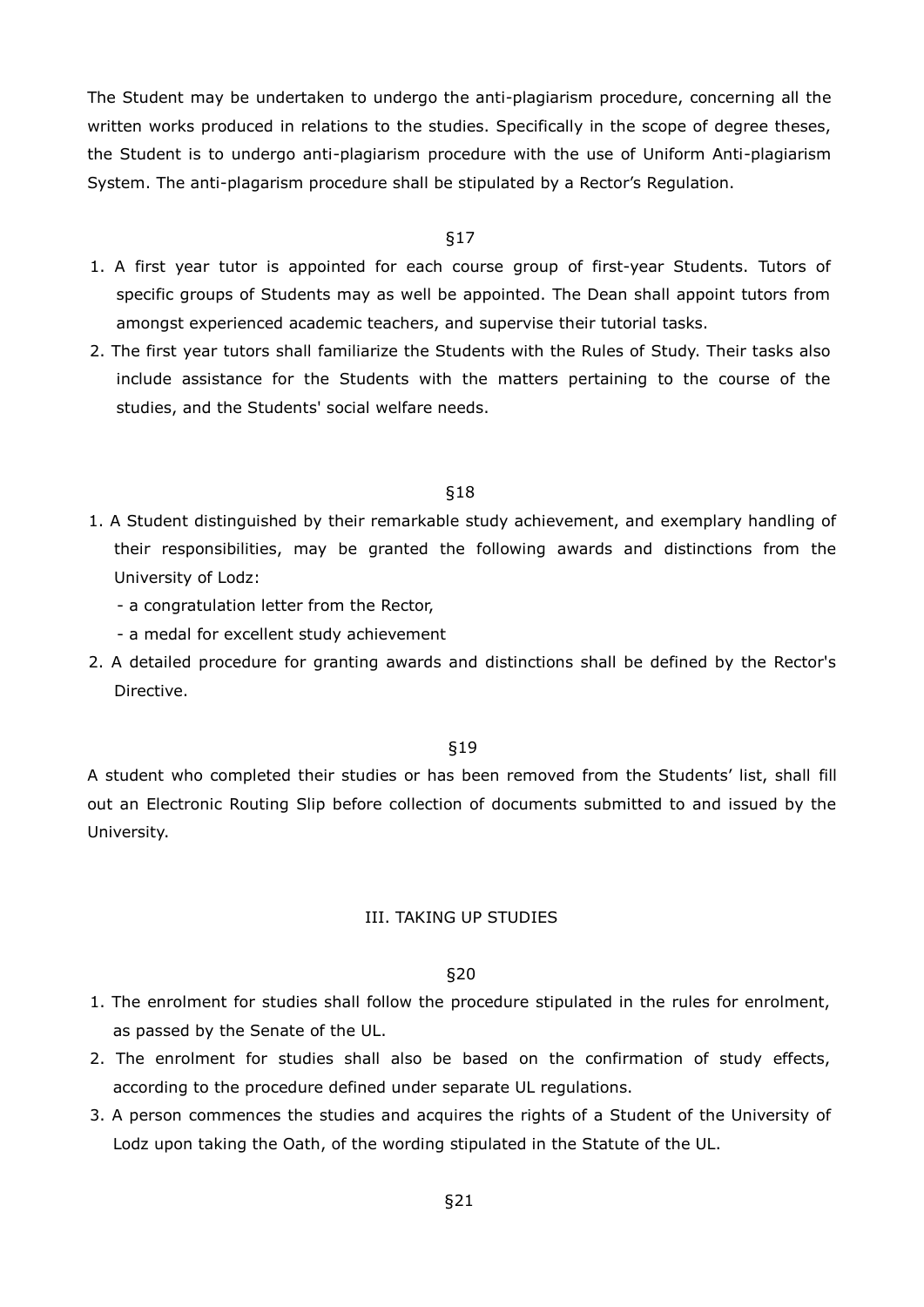- 1. For the first semester/study year, the Student may only be admitted by following the recruitment procedure, subject to Section 20 Part 2 of the present Rules.
- 2. In special cases, the Student may change their field of study at the UL, on the consent of the Dean of the target Faculty.
- 3. The change of the field of study shall be possible after a semester, or a study year has been credited at the Student's initial field of study.
- 4. On giving consent for the Student's admission to the new field of study, the Dean shall, , on the basis of the Student's academic achievement, determine the procedure and deadlines for making up for the differences in study programmes.

- 1. The student may only be admitted for a Parallel Field of Study starting from the first semester/study year, without prejudice to §21 Part 1.
- 2. Studies at the main and the parallel fields of study shall be realized as independent from one another, and subject to all the provisions of the present Rules.

#### §23

- 1. In justified cases, Student of the same or related field of study, may transfer from a fulltime to an extramural programme, or vice-versa. This especially applies to cases justified by such reasons as health, force majeure, care for disabled relative(s), or studying variant fields outside the UL.
- 2. The Faculty Council may establish a separate set of rules for transferring studies between full-time and extramural studies, or vice versa, applicable for the entire Faculty, or particular fields of study.
- 3. In the case of transfer stipulated in Part 1 and 2, the Dean shall determine, on the basis of the Student's academic achievement, the procedure and deadlines for making up for the differences in study programme.

## §24

A UL Student may transfer to a different higher education institution upon meeting their commitments to the UL, as certified by the signatures on the routing slip (Polish: karta obiegowa). The transfer of a Student of an extramural programme shall be possible upon payment of all fees and debts related to their course of study. A student who has completed at least one semester, or (in case of a yearly grading scheme), one study year at the UL, may, on their own request, receive information on their study curriculum from the Rector.

## §25

1. A Student of a different higher education institution may be admitted to the UL by the means of transfer to a programme of the same or related field of study. The Student is to have at least one semester/study year credited. The Dean shall decide on the admission; in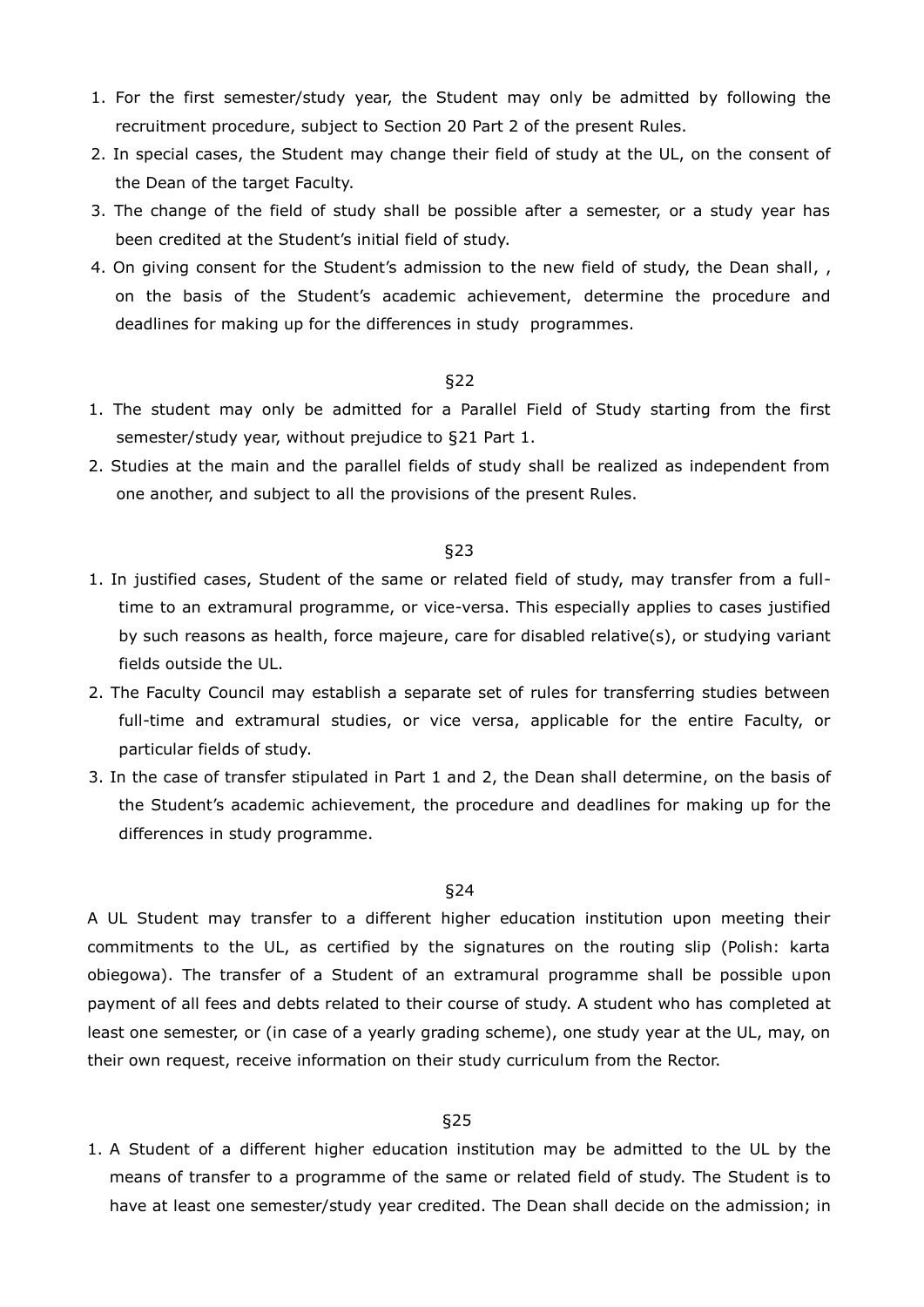the case of refusal, an administrative decision shall be issued. Before the student transfers, the Dean shall verify if the student had met all the obligations from the rules and regulations of the home university.

- 2. On expressing consent on the admission of the transfer student, the Dean shall determine the procedure and deadlines for making up for the differences in study schedules and programmes, based on the Student's academic achievement.
- 3. The provisions of the Parts 1 and 2 shall likewise apply to Students transferring from a foreign higher education institution to the UL.

## §26

- 1. A person who, having completed the first, or higher, semester or study year at the UL, has been removed from the Student's list, may apply for resumption of studies at the same or related field of study.
- 2. A person who has been expelled from the University may apply for resumption of studies at the same or related field of study at the UL, if the entry in the register of penalties has been erased pursuant to separate provisions.
- 3. The decision on resumption of studies shall be made by the Dean on the Student's request. On resumption of studies, the Dean shall determine the semester/study year, for which the Student is to be admitted, as well as the procedure and deadlines for making up for the differences in study schedules and programmes, on the basis of the Student's academic achievement.

#### §27

Decisions on change of the field of study, or higher education institution, as well as on resumption of study (readmission), are to be made before commencement of the semester/study year, for which the Student is to be registered. In cases justified by exceptional circumstances, as well as after considering the requirements of the educational process, the Dean may make a decision on the change of the field of study after the commencement of the academic year/semester.

#### §28

## 1. In the case of:

- repetition of a study year,
- change of field of study within the range of fields available at the UL,
- resumption of studies,
- continuation of studies after the period of leave,
- commencing studies on a different programme within the range of fields available at the UL,,
- completing a course on a different study programme at the UL,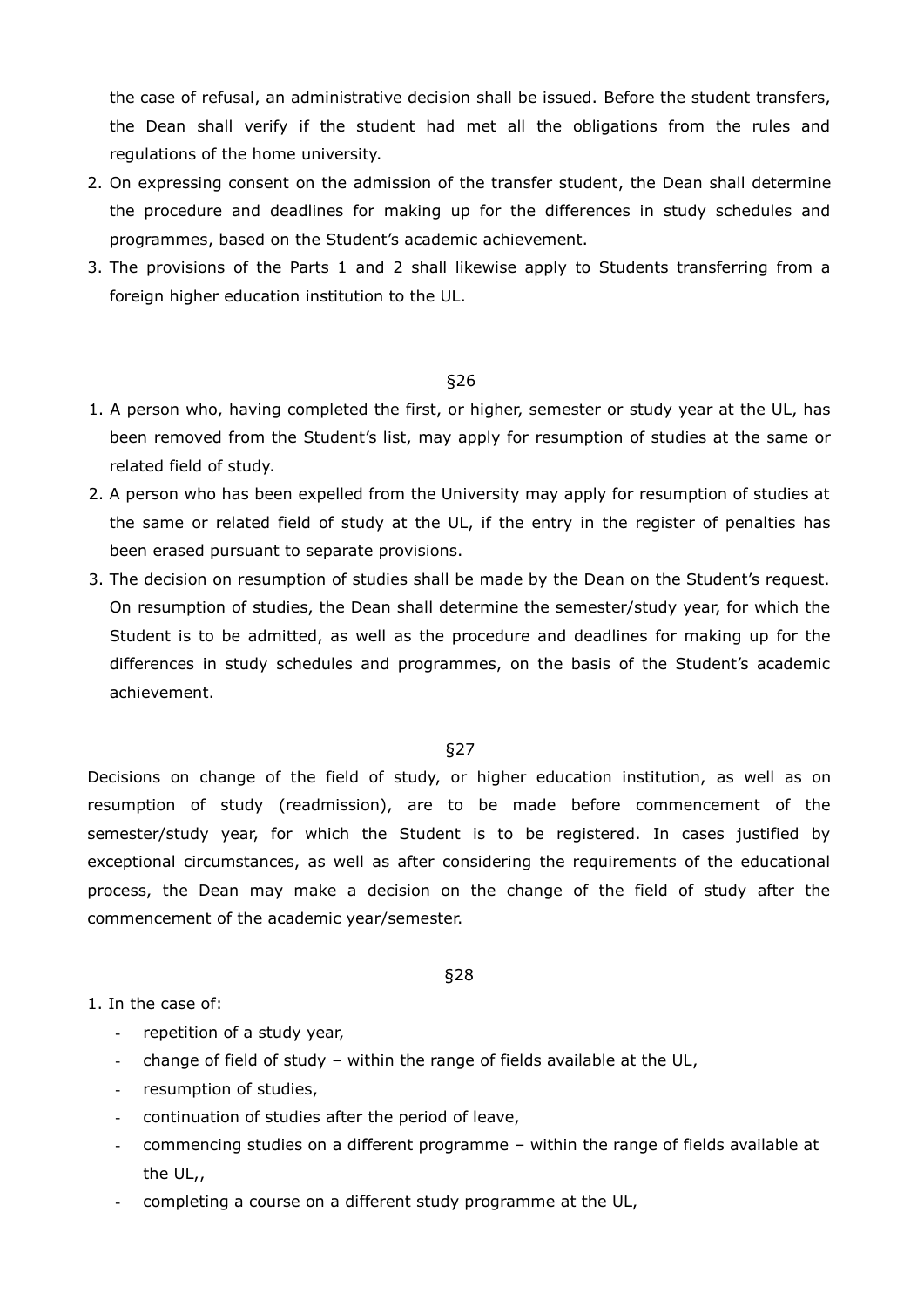the Dean shall recognize and allow the substitution of already credited courses, as well as acknowledge the number of ECTS points gained in relation to them. If no grades or ECTS points are attributed to the course, the Dean shall stipulate the grade and/or the number of ECTS points, based on the outcomes of course components.

2. For the decision, the Dean shall refer to the equivalence of educational outcomes of the course(s), especially the lack of differences between the curricula, number of hours, course format, assessment criteria, and educational requirements.

3. The provisions of the present Section  $(\S)$  shall not violate the provisions of  $\S$  37.

## IV. ORGANIZATION OF STUDIES

## §29

- 1. A detailed division of the academic year shall be defined by the Rector each year. This shall include the first and the last day of instruction, the duration of examination sessions, and holidays. These arrangements shall be announced as Regulations, not later than 30 days before the commencement of the new academic year.
- 2. The Rector may declare selected days of the year as days without classes.

## §30

- 1. Studies shall be conducted in accordance with study schedules and programmes adopted by the UL Senate, upon consulting faculty organs of the student's government. The study programmes shall be defined by the UL Senate not later than three months before the start of the classes, and be announced via the BIP section at the UL website not later than 14 days of the resolution;
- 2. The detailed schedules shall be determined by the Dean and announced not later than one week before the commencement of the semester/ academic year. The maximum number of didactic hours per academic year and the maximum number of examinations – no more than eight - per academic year shall be stipulated by the Faculty Council. The Dean may plan the implementation of each course or module in consolidated time blocks, provided the appropriate form of implementation is kept, with a possibility to complete (gain credits) for them directly after finishing the class.
- 3. The schedules stipulated in Part 2, are to contain a list of examinations and credits which are mandatory for a specified semester or year of study, and, in the case stipulated in the third clause of Part 2, they are likewise to contain the deadlines for examination and/or crediting (completing) the course.

1. The organization of professional placement shall be determined by the Rector's Regulation.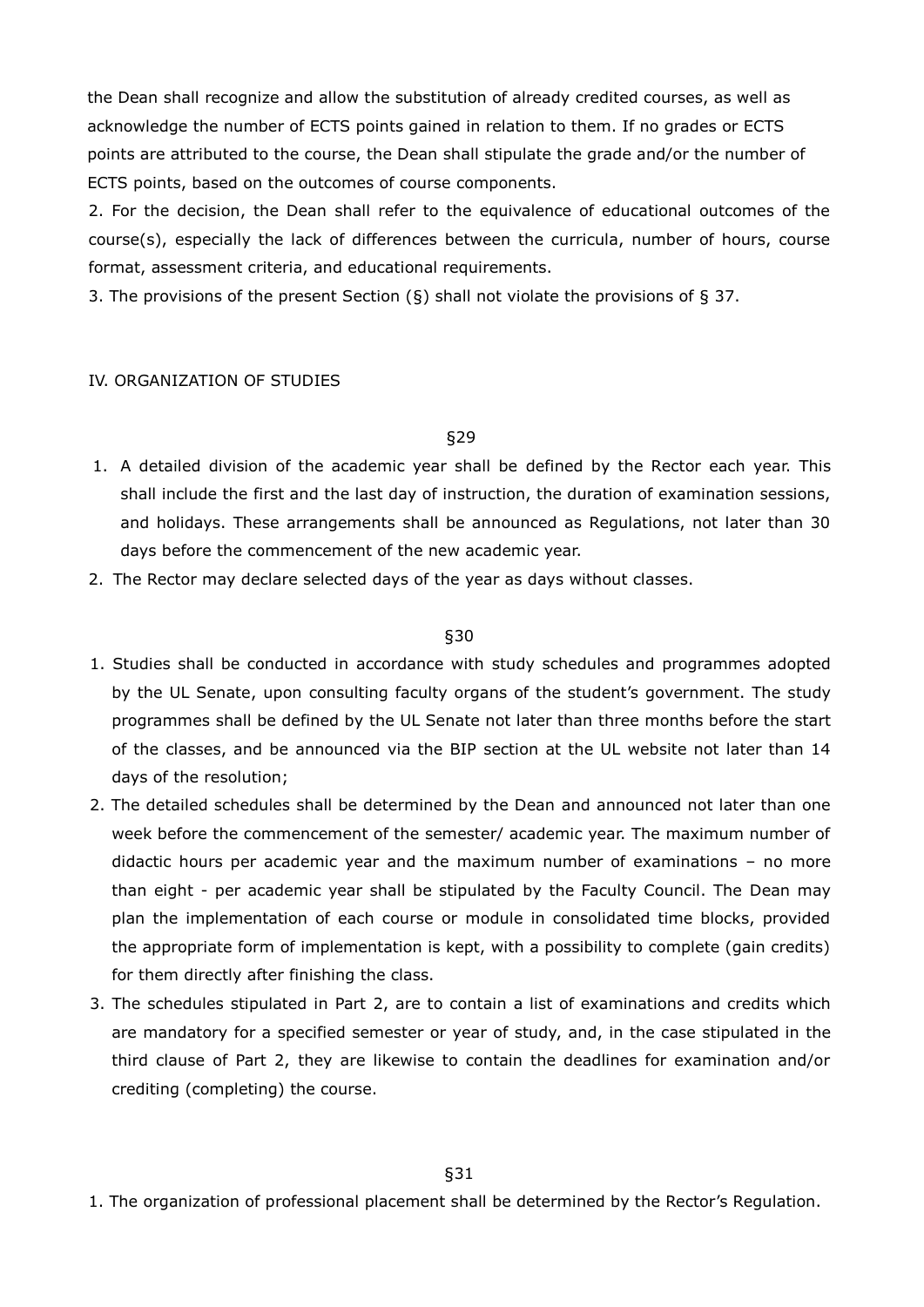- 2. Professional placements shall have the status of a Course, and form a part of a study programme.
- 3. Professional placements shall be assessed with a grade and attributed a value on ECTS scale. The number of ECTS points for the completion of work placement shall be stipulated in a given study programme.
- 4. Professional placement shall be organized in accordance with guidelines for rules of conduct of Student's Work Placement.
- 5. A work placement coordinator, appointed by the Dean, shall be responsible for the organization and recognition of work placement, in cooperation with the Dean's Plenipotentiary for Student's Work Placement.
- 6. The cost of travel, board and lodging during field training shall be borne by the Student.

- 1. Being registered for their second, or higher, study year, Students marked for their outstanding ability and performance, who have their grade average (of all courses taken to date, as defined in §39 Part 5), not lower than the value determined by the Faculty Council, may apply for an individually arranged study schedule and programme (IPS; Polish: Indywidualny plan studiów i program kształcenia). Second-cycle students may apply for the aforementioned entitlement, while registered for their second, or higher, study semester, unless the Faculty Council makes a different decision based on educational or research development reasons. The Dean shall make it possible for a second-cycle student to apply for this entitlement to be effective from their first semester, if this finds a didactic justification, especially if the student's progress is recognized by his/her future tutor.
- 2. In exceptional cases, an individually arranged study schedule and programme (IPS) shall be also available to students of the second semester of the first study year of first-cycle and direct Master's programmes, especially to finishers and winners of science competitions.
- 3. IPS enables the Student to enrich their knowledge and skills related to their main field of study, and/or related fields, and – whether possible – participate in scientific and research projects launched at the UL.
- 4. The decision on awarding the IPS shall be made by the Dean on the Student's request. In cases stipulated in Part 2, the Dean shall make the decision on the Student's request upon consent of the Faculty Council.
- 5. The IPS shall be realized under the supervision of a tutor, appointed by the Dean, subject to Part 6. The tutor of an IPS Student may be an academic teacher who holds the doctor habilitatus academic rank, or title, as well as, on consent of the Faculty Council, an academic teacher who holds the doctoral title.
- 6. In the case of implementation of a group science-research project, the Dean may appoint one tutor for a group of students.
- 7. The Dean approves the IPS schedule prepared by the Student in consultation with the tutor.
- 8. The IPS may determine: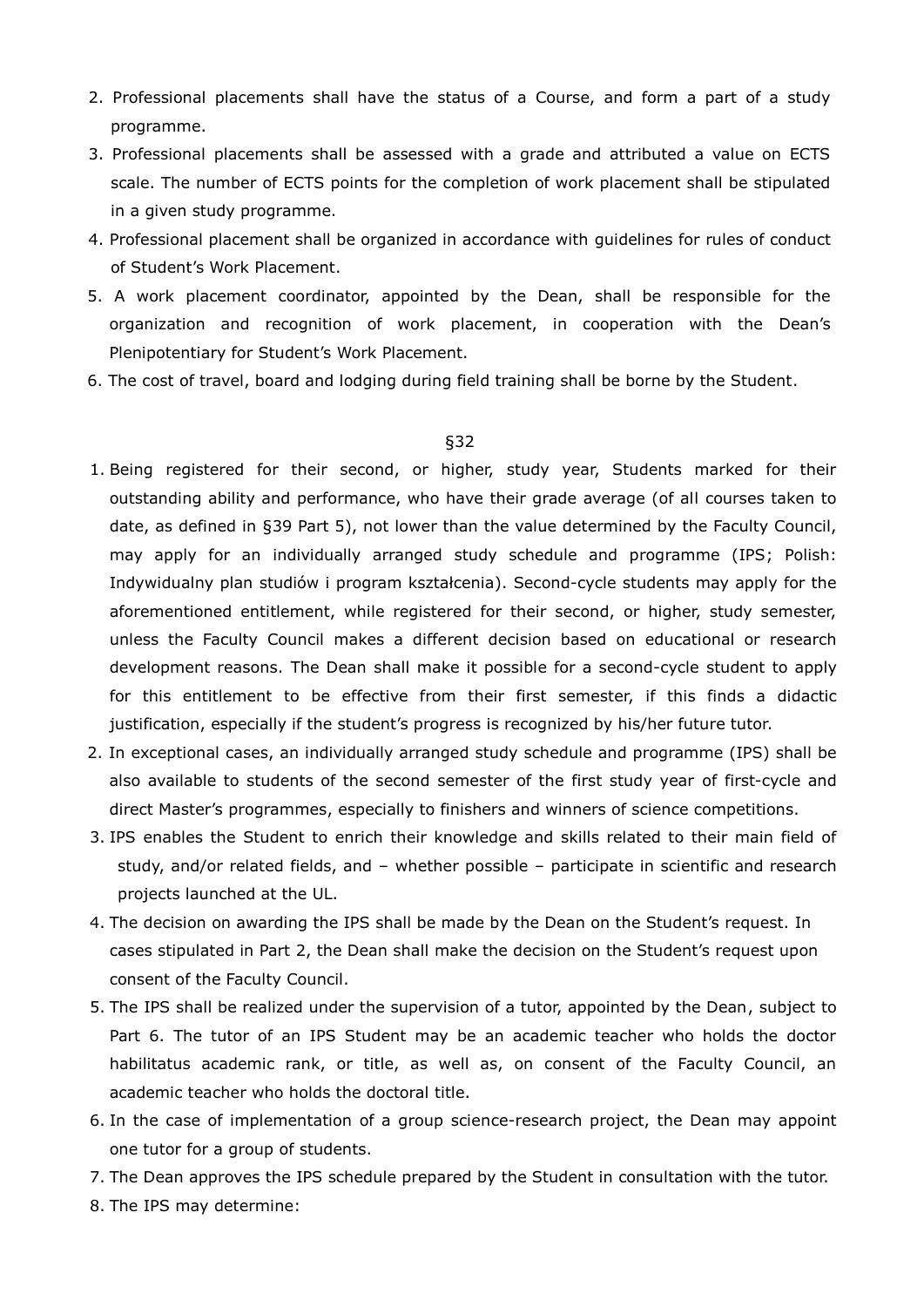- a) replacement of some courses with others, considering the requirements of the educational process and the Study Effects designated for the study programme; the total number of mandatory credits and exams shall not be lower than the number provided in the regular course of study.
- b) a change or extension to the Study Effects designated for the study programme;
- c) an individually designed study schedule, i.e. attribute specified credits, exams, and work placement sessions to specified semesters,
- d) shortening of the study period while retaining the Study Effects designated for the study programme.
- 9. A student who fails to carry out the IPS satisfactorily may be, on the tutor's request, directed by the Dean to continue their studies according to the regular schedule. The Student may likewise resign from pursuing the IPS programme on their own initiative. The Dean shall then stipulate the deadlines for missing credits and exams, and for fulfilling any other responsibilities related to the particular field of study.

- 1. Students admitted to studies on the basis of the confirmation of their study effects shall study under the principles stipulated in the present Rules, subject to Parts 2-5.
- 2. The data of the student referred to in Part 1 shall be entered into the USOS online platform by the appropriate Dean's Office staff.
- 3. The Dean shall, not later than 7 days before the starting date of classes of the given semester/study year for which the student was admitted, designate a tutor for the entire period of study, by choosing from among academic teaching staff employed in the given primary organizational unit, so that the student has a counsellor for the implementation of the individual study schedule (IPLS; Polish: Indywidualny plan studiów) in the person of the tutor.
- 4. The tutor shall, upon consulting the student, design the IPLS study schedule in the academic field the student has been enrolled to. The IPLS shall recognize the ECTS credit points credited for the student as a result of the confirmation of the student's study effects.
- 5. The Dean shall approve the IPLS for a given student, not later than within a week after the starting date of classes of the given semester/study year.

- 1. In exceptionally justified cases, the Dean may grant the Student the right for an individual arrangement of studies (IOS; Polish: Indywidualna organizacja studiów], subject to Part 2. This may be especially due to documented cases of:
	- a) health problems,
	- b) force majeure,
	- c) care for disabled relatives,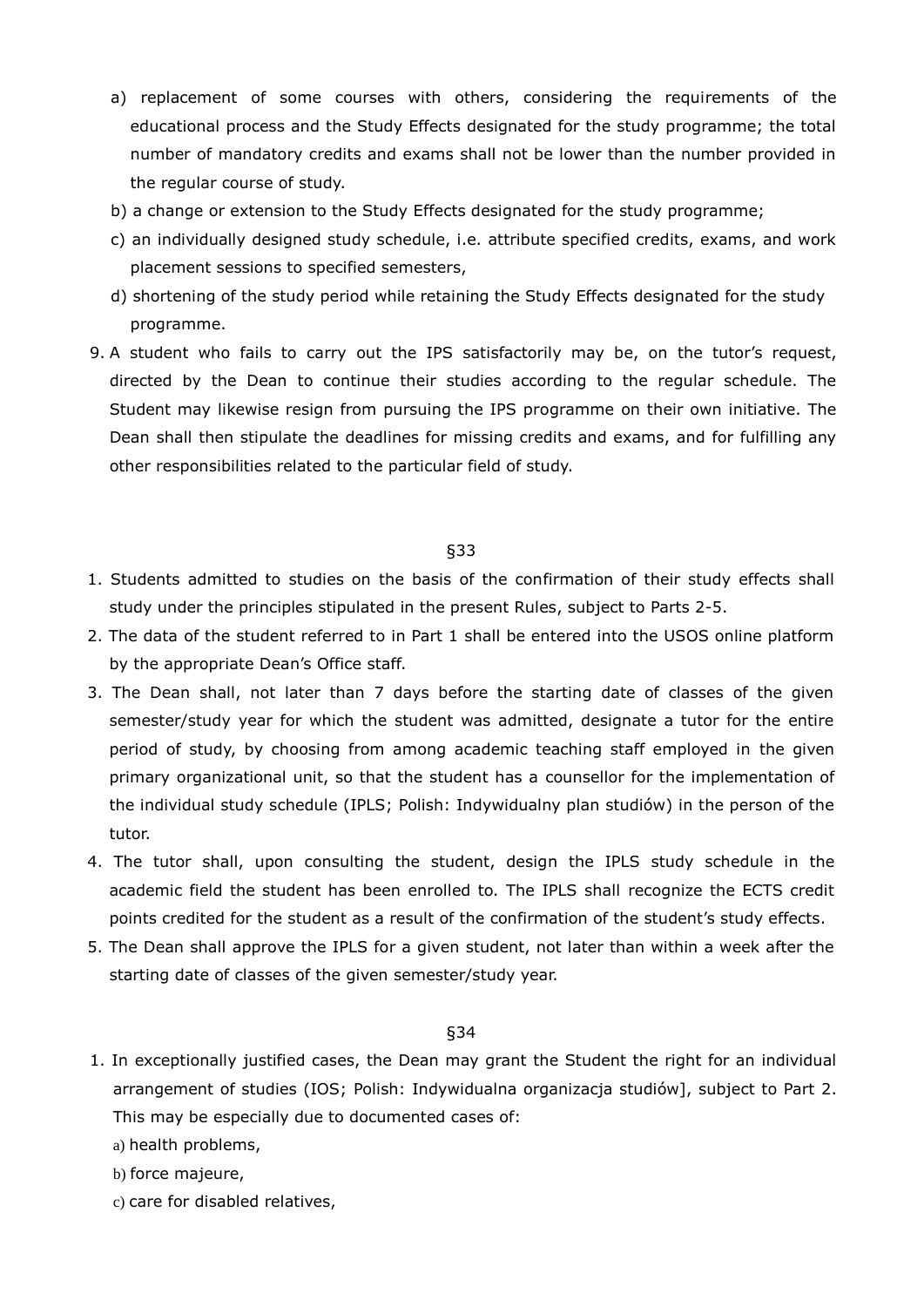d) periodic attendance at studies outside the UL.

- 2. Upon the request of a pregnant or parenting student, the IOS for the specific full-time daytime (stacjonarne) study programme shall be granted by the Dean.
- 3. The Dean shall give content to the Student's IOS for the period of a specified semester/academic year. Students affected by disabilities possessing a certificate of severe disability, and students referred to in Part 2 above, may be given content to their IOS for their entire study period, as appropriate to the content of the request submitted.
- 4. The IOS shall consist of an individual procedure of grading and implementation of the study curriculum in a given academic year, determined by the Dean in consultation with course leaders (teachers). The IOS shall by no means free the Student from the obligation to achieve equivalent Study Effects and to complete (credit) courses and take exams, yet it may enable them to be allowed for a yearly grading scheme.
- 5. The written statement related to the provisions of Part 4 shall be made in two identical copies, one of which shall serve the Student as the basis for the realization of their study programme, and the other shall remain in the Student's files.

## V. PRINCIPLES OF THE ECTS SYSTEM

## §35

- 1. Besides the assessment of the merits, as expressed by the Grades, study periods at the UL shall be credited with the award of ECTS credit points. At the UL, ECTS shall be used for all fields and schemes of first-cycle, and second-cycle studies, and uniform (direct) Master's Degree studies.
- 2. An additional condition for graduation shall be the possession of the number of ECTS credit points stipulated in the study programme.

#### §36

- 1. All courses offered at the UL should have a number of ECTS credit points attributed to them. The UL educational offer may also contain activities without ECTS score, including Physical Education classes.
- 2. The number of ECTS points attributed to courses shall be stipulated in the study programme schedule with ECTS credit point attribution system adopted at the Faculty.
- 3. The Student receives ECTS credit points for credited courses. The points obtained shall accumulate.

#### §37

1. The University of Lodz shall guarantee that Students taking part in student mobility programmes, such as Erasmus+, Edukacja, NAWA and MOST, be given recognition of study outcomes (grades and ECTS credit points) to an extent that they correspond with study programmes and educational outcomes of particular fields of study at the UL or form an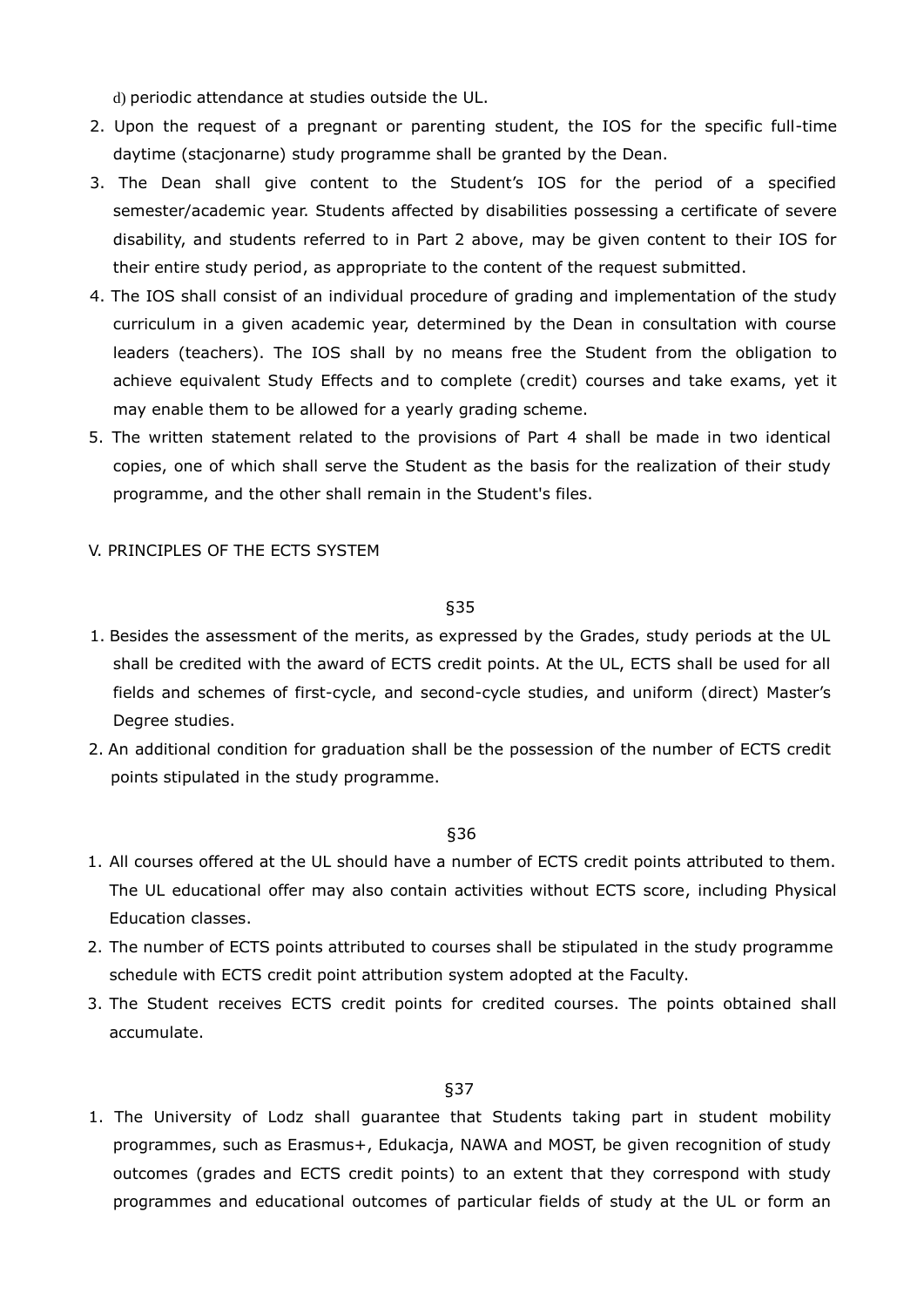individual study programme for mobility period.

- 2. The University of Lodz shall enable Students who transfer to the UL from another Polish or foreign higher education institution, be given recognition of study outcomes (grades and ECTS credit points) to an extent that they correspond with study programmes and educational outcomes of particular fields of study at the UL.
- 3. Study Effects gained at other institutions shall be given a number of ECTS credit points that reflect the number attributed to the Study Effects gained at the UL. In the case of participation in the Erasmus+ or other mobility programme, ECTS credits gained from the host institution shall be recognized. All the credits gained this way shall be recognized and graded by the UL to the extent in which they correspond to study effects of relevant UL study programmes.
- 4. The Dean shall assess the Student on the merits to an extent stipulated in Parts 1-2. Credits pertaining to this assessment shall be documented on a separate sheet generated by the USOS platform. Data concerning the Student's study components completed at a partner university abroad shall be entered into the USOS by persons authorized by the Dean. The outcomes that the student gained during Erasmus+ or other student mobility scheme, including the list of courses with their original names, shall be documented in the diploma supplement that the student receives after completion of the study programme.
- 5. The University of Lodz shall guarantee that Students transferring from the UL to another Polish or foreign higher education institution, be given notification of study outcomes (grades and ECTS credit points) to an extent that they correspond with study programmes and educational outcomes of particular fields of study at the UL.
- 6. The Dean may delegate his competences stipulated in Parts 3-4 to a Faculty-level ECTS coordinator or a departmental ECTS/Erasmus+ coordinator, or to a Faculty-level Mobility Programmes Coordinator.
- VI. COMPLETION OF A SEMESTER/ STUDY YEAR

- 1. The deadline to complete Summer semester, as well as to complete a study year (for study programmes scheduled to end with a Summer semester) shall be 30 September. The deadline to complete Winter semester as well as to complete a study year (for study programmes scheduled to end with a Winter semester) shall be the last day of make-up examination session. The deadline to complete Winter semester shall be stipulated by the Rector of the UL in the Regulation concerning the division of the academic year. Each year/semester should be graded in the manner and to the deadline stipulated by the Dean.
- 2. The basic grading period at the UL shall be a semester, yet, in the case of direct Master's degree studies and extramural (evening, weekend) studies, it shall be either a semester or a study year. For both first-cycle and second-cycle study programmes of stacjonarne (fulltime daytime) mode, the Faculty Council may designate a study year as the basic grading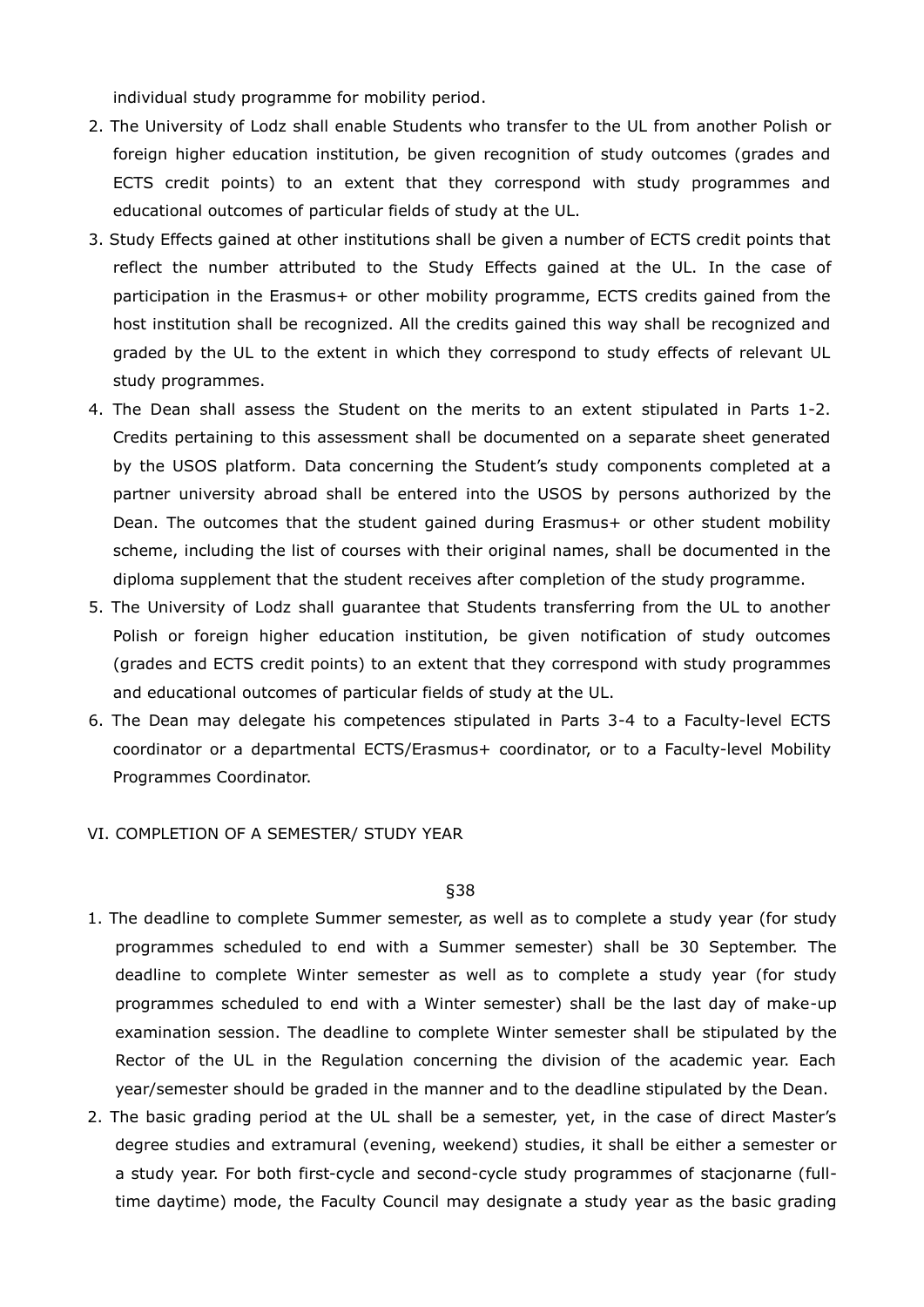period pertaining to the second or later study years, in the manner of Section 5 Part 1 Point (d) of the present Rules of Study.

- 3. Optional courses shall be credited on the basis of the rules applicable to mandatory courses.
- 4. A Student who fulfilled criteria for completing a semester/study year, as stipulated by the Faculty Council, shall be registered for the following semester/ study year.
- 5. A Student who was awarded promotion to the following semester despite failing to obtain the required number of ECTS credit points, as stipulated in §5 Part 2 Point (b), i.e. one permitted a conditional promotion, is to make up for the shortage of credit points by the deadline and on conditions specified by the Dean.
- 6. A Student who failed to obtain the minimum number of credit points stipulated in §5 Part 2 Point (b), allowing for a conditional promotion, or failed to credit Courses specified by the Faculty Council, fails the semester/study year and is allowed for re-registration for the same semester/study year in order to retake it. The Dean shall establish detailed rules for retaking a semester/study year, and they shall especially concern the scope of differences between the former and the present curriculum, which the Student is to make up for.
- 7. Upon the Dean's consent, and on conditions specified by the Dean, the Student may credit Courses outside the curriculum of the study period they registered, towards the credit of the future course of study, subject to the sequence of courses stipulated by the Faculty Council. The Student shall be bound with the Course choice, which shall be made at the beginning of the semester/study year, not later than the second week after the first day of classes, or to any other deadline stipulated by the Dean. A student who has credited all Courses within the study programme for the semester/study year they registered, and, additionally credited all the Courses within the study programme for the following semester/study year, shall be credited this following semester/year, as well as directly registered for the appropriately higher semester/study year. A student of payable studies, who has credited all the Courses of the study year they registered, and, additionally, all the courses of the following study year, may be registered for an appropriately higher study year after settling all payments for all credited semesters/study years.
- 8. A student directed to retake a semester/study year is, on the Dean's consent, and on conditions specified by the Dean, eligible to credit Courses included in the study programme of a higher semester/study year, subject to the sequence of Courses stipulated by the Faculty Council. The Student shall be bound with the Course choice, which shall be made at the beginning of the semester/study year, not later than the second week after the start of classes, or to any other deadline stipulated by the Rector. The retaken semester/study year shall be credited on condition that the Student has credited all missing Courses, or according to the conditional pass procedure. A retaking student who has credited all Courses within the study programme for the semester/study year they retook, and, additionally credited all the Courses within the study programme for the following semester/study year, shall be credited the following semester/year, and be directly registered for the appropriately higher semester/study year. A student of payable studies,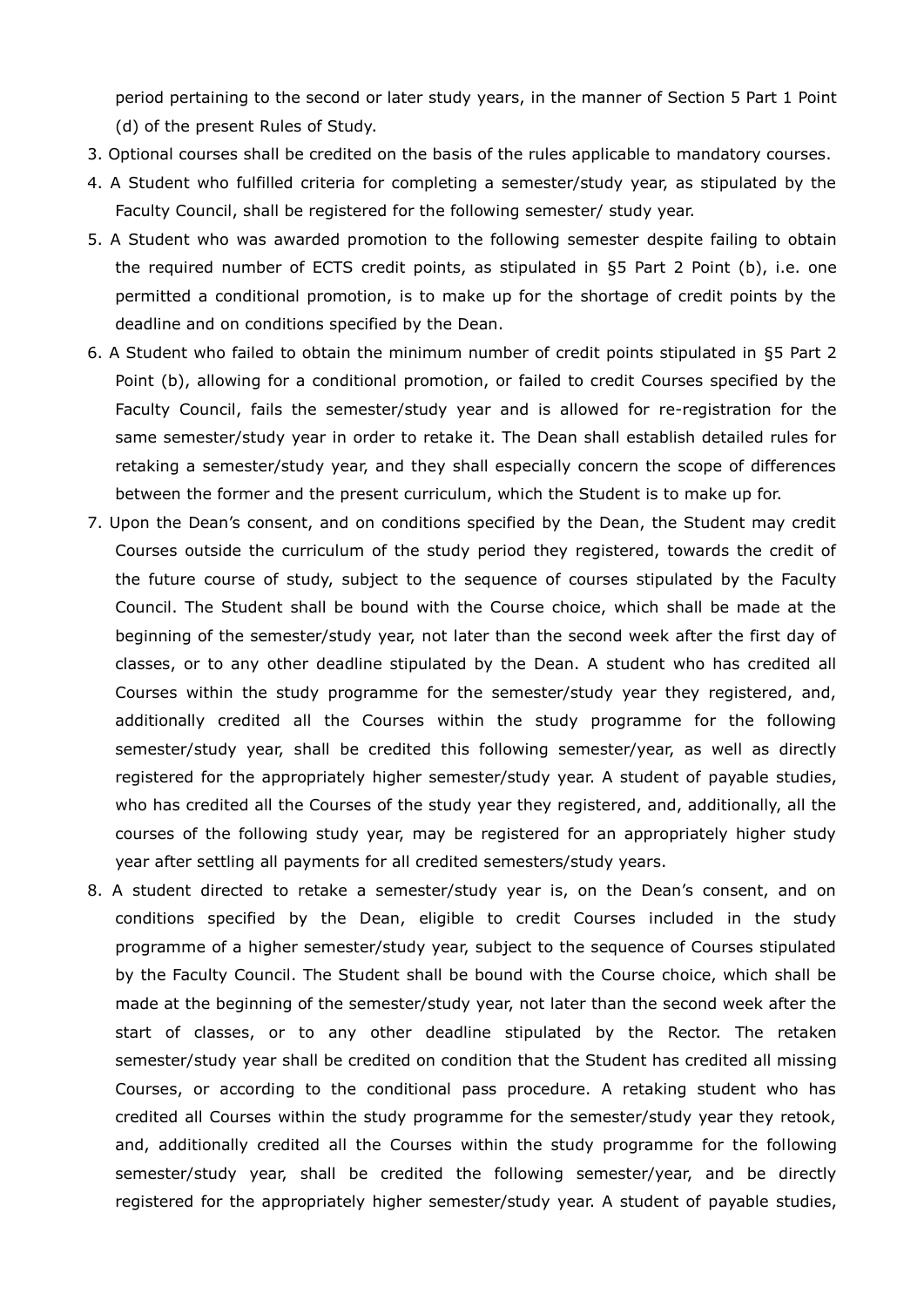who has credited all the Courses of the study year they retook, and, additionally, all the Courses of the following study year, may be registered for an appropriately higher study year after settling all payments for all credited semesters/study years.

- 9. Examinations and final tests (towards the credit) for each Course, subject to Section 30 Part 2 third clause, are due to the examination session period, or, exceptionally, before the session if agreed with the Course leader or, in the case of courses in modern languages, with the Head of the UL School of Foreign Languages. Course components, if they are to be credited separately according to the study programme, shall be credited before the examination session; in justified cases, the Dean may, on the student's request, express their consent for holding such tests, or exams, during the examination session period. The Faculty Council may stipulate different conditions for receiving credits and sitting exams.
- 10. The course leader shall enable the Student to receive the credit or sit the exam outside the examination session period should the Student realize the IPS or be granted the IOS.
- 11. The course of studies at the UL shall be recorded with:

1) course group documentation including a grade/credit record sheet, or equivalent course documentation from the USOS digital database in printed form,

- 2) the Student's periodic progress sheets.
- 12. The grades from course credits, including (if applicable) exam grades awarded in the general session separate from grades of make-up examination session, shall be recorded in the documents listed in Part 11. Any Student obliged to make payment for repeating courses in a specified semester/study year shall receive the periodic progress sheet after settling all payments for the specified semester/study year.
- 13. The Course leader shall include all the grades recorded into the USOSweb platform without delay, but not later than seven days of the date of exam, or credit; the Grade shall be recorded not later than the last day of the make-up examination session. If the Course consists of several forms of components, graded separately, the final Grade of the Course (credit/exam) shall be calculated in accordance with the formula provided by the Course Coordinator.
- 14. In case the student failed to appear at the test or exam at the time envisaged for the general exam session, the course leader shall register an unsatisfactory (failing) Grade into the USOS web platform record not later than the last day of the make-up examination session.
- 15. Within 7 days of the end of make-up examination session, the Course leader shall provide the Dean's office with a printed and signed Record of Grades from the USOS platform (with the exception of entirely electronic Records of Grades).
- 16. In order to be credited a semester/study year, the Student shall submit their periodic progress sheet. The credit of semester/ study year shall be awarded by the Dean, on the basis of the documents listed in Part 11.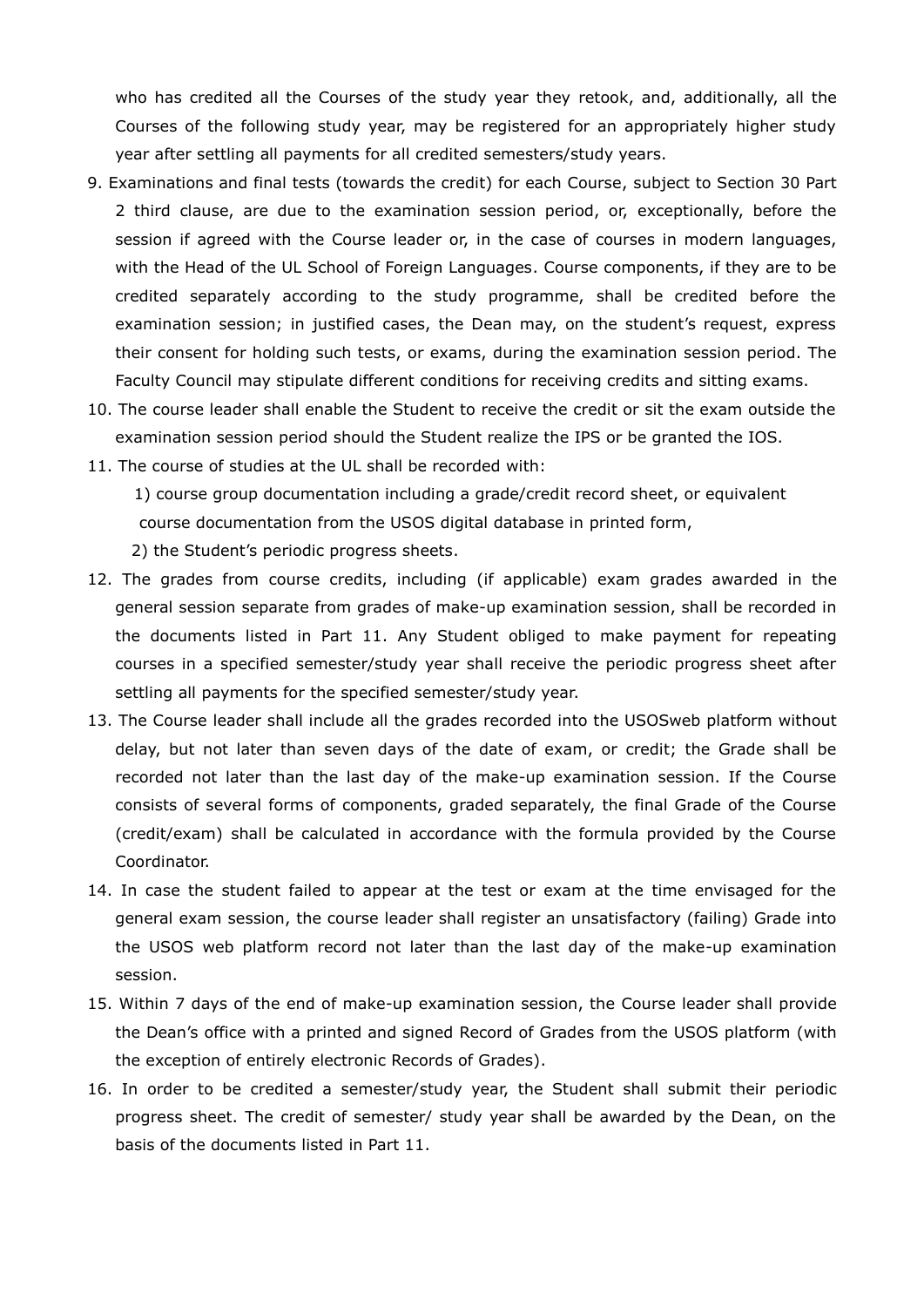- 1. All Courses shall finish with the issue of Grades.
- 2. For exams and graded Credits, the following Grades shall be used:
	- $-$  Very good  $-5.0$
	- $-$  Good plus  $-4,5$
	- $-$  Good  $-$  4,0
	- Satisfactory plus 3,5
	- Satisfactory 3,0

As well as a failing Grade:

- Unsatisfactory – 2,0

- 3. In the case of courses that finish with an exam, two separate grades for general (first) sitting and make-up sitting of the exam may be provided. In the case of credits, one final grade is provided.
- 4. In case of Course components, for which, within the provisions of study programme, no Grade is required for a pass, the course leader shall use the following symbols:
	- "zal" in case of passed Course components
	- "nzal" in case of failed Course components
- 5. The grade point average for the entire course of studies shall be calculated as weighted average, of all Course Grades in the entire course of studies, including the arithmetical average between Grades awarded at general session sitting and corresponding reassessment Grades, with weights equivalent to ECTS credit points attributed to particular courses; The grade point average for a specified semester/study year shall be calculated as weighted average, of all Course Grades that the study schedule and study programme list as a basis for registration for the following semester/study year, including the arithmetical average between Grades awarded at general session sitting and corresponding Grades awarded at re-assessment sitting,, with weights equivalent to ECTS points attributed to particular courses. In case of a Course consisting of separately graded components, only the main course Grade is counted for the calculation.
- 6. The grade point average shall be calculated thus:
	- a) the grade from each course, from among courses counted into the basis for calculation of the grade point average, expressed as a number (the arithmetical average between Grades awarded at general session sitting and corresponding re-assessment Grades,) shall be multiplied by the number of ECTS credit points attributed to the course;
	- b) the results of multiplication shall be added;
	- c) the sum specified in Point (b) shall be divided by the sum of ECTS credit points awarded for all courses counted into the basis for calculation of the grade point average (with the attribution of adequate number of ECTS credit points separately for the general session grade and each possible subsequent make-up session grade received by the student);
	- d) the score shall be provided to two decimal places.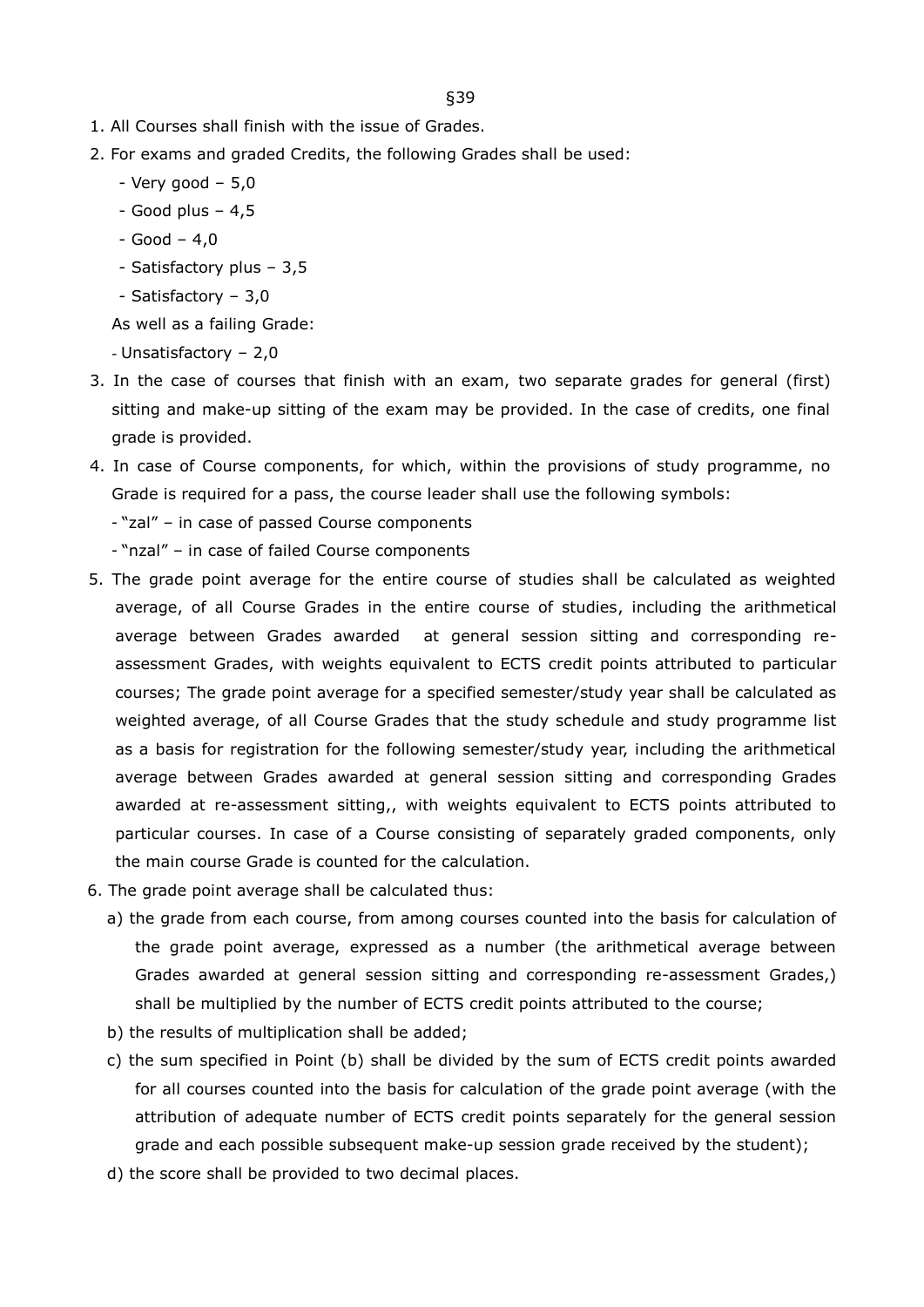The average shall be calculated using the following formula:

$$
X = \frac{\sum_{i=1}^{n} x_i p_i}{\sum_{i=1}^{n} p_i}
$$

Where:

 $\overline{X}$  $\cdot$  - grade point average

*<sup>n</sup>* – number of course grades (the total number of grades awarded from all courses stipulated by the study programme as a basis for registration for the following semester/study year, including grades awarded in the general session as well as makeup grades)

*<sup>x</sup><sup>i</sup>* - grade from an individual course or the arithmetical average between the Grade awarded at the general session sitting and the corresponding re-assessment Grade,

 *- number of ECTS credit points attributed to the course passed with the*  $*X*<sub>i</sub>$  *grade* 

7. In the case of students, who have transferred to a specified field of study from a different programme or a different higher education institution, or have changed their form of studies, the grade point average stipulated in Part 4 shall include grades recognized by the Dean responsible for the study programme receiving the student.

## §40

Detailed requirements and procedures for credits and exams in particular courses, and their components, especially the format of the final test, or exam, the range of subject matter they cover, lists of reference material, and textbooks necessary for preparation, shall be determined by the heads of appropriate educational units/course coordinators, and announced to the students by the course leader at the first class meeting.

## §41

In case of courses/course components which finish with credit award, should the Student fail to fulfill the conditions formulated on the basis of provisions of §40, the course leader shall refuse the Student a credit and award a failing grade, or place the "nzal" symbol. The Faculty Council shall determine the conditions of admissibility and the procedure for deciding on the Student's appeal from a decision of refusal to credit a course / course component.

## §42

1. Exams shall be taken during the examination session. Exams may also be taken according to the rules stipulated in §38 Part 9.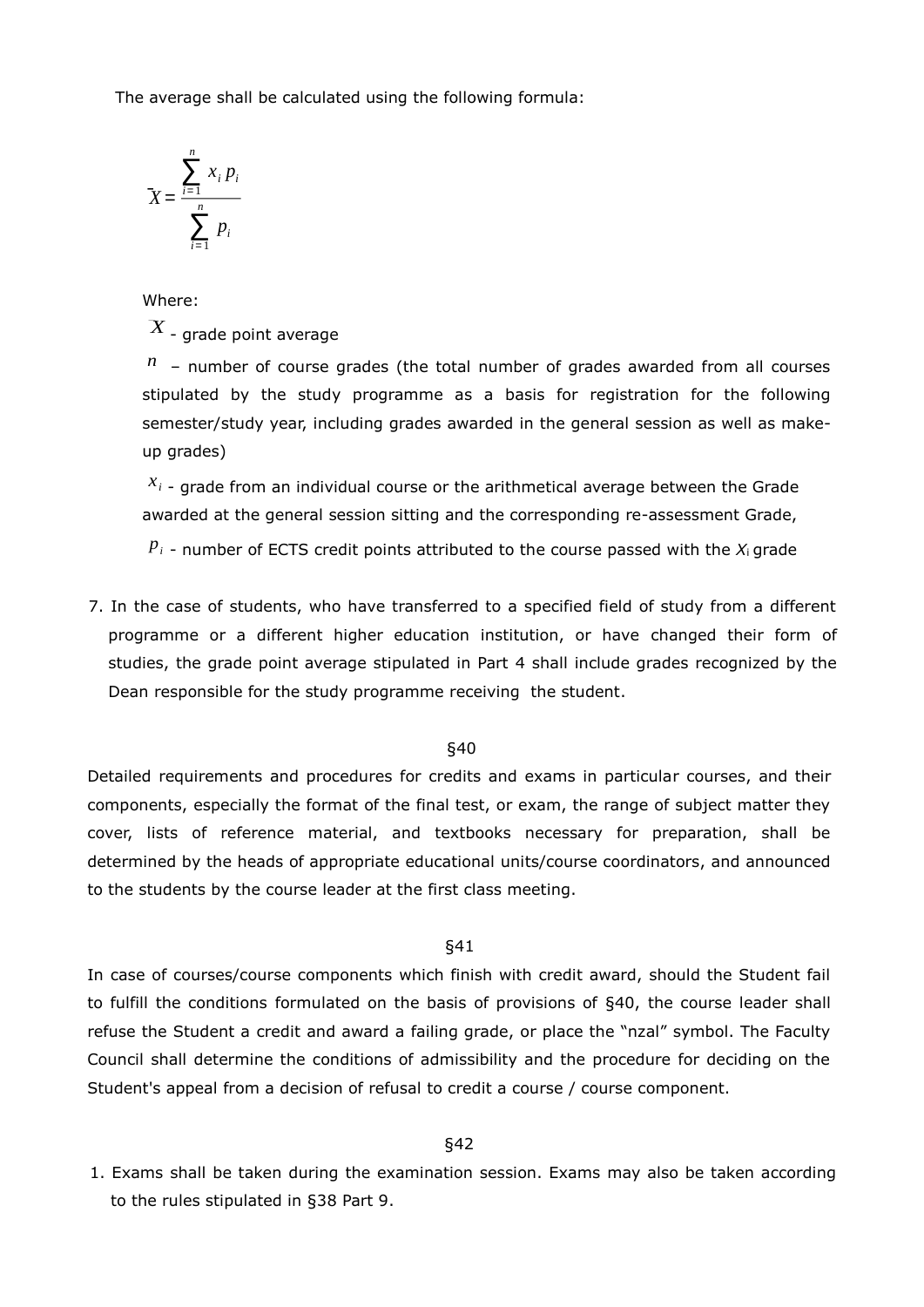- 2. An exam may be administered orally, in writing, as a test, as practical performance, or as a combination of these forms, should the specifics of its subject matter require this.
- 3. For each exam, two sittings shall be arranged, namely the general session sitting and the re-assessment opportunity. The re-assessment opportunity shall take place not earlier than 7 days after the results of the general session sitting are announced.
- 4. The dates and rooms for the sittings shall be arranged by the examiner, on hearing the Students' opinion, and announced to the Students not later than three weeks before the start of the examination session. The examination session schedule shall be published online on the Faculty's website. The Dean may establish different rules for arranging dates or rooms for the exams.
- 5. The Student shall not be obliged to take more than one exam pertaining to their Main Field of Study on the same day.
- 6. On the request of the organs of the Students' Government, the Dean shall delegate the Tutor, or any other person, to observe the exam.
- 7. Upon arriving for the exam, a Student is to possess the periodic progress sheet showing credits of didactic classes pertaining to the course required for taking the exam.
- 8. A Student taking the exam is obliged to show his Student ID, National ID, or International Passport, if called to verify identity by the person who leads the examination. This provision shall be applied as appropriate to other skill tests or knowledge tests carried out during studies.
- 9. A Student awarded the unsatisfactory grade from the exam at the first sitting shall be entitled to re-sit the exam.
- 10. A Student who failed to take the exam due to justified causes stipulated in §14 Part 3, shall retain their right to sit the exam, on a different date arranged by the examiner, within the period of the examination session, on condition that they report to the examiner directly after the causing situation eases.
- 11. A Student shall not lose their right to take the exam at the first sitting or at a re-sitting opportunity, had the exam, as previously arranged, been cancelled due to the absence of the examiner. The new arrangement of the date of the exam shall not clash with the Student's other exams arranged in the examination session schedule.
- 12. In case the exam cannot be administered by an examiner in the field of the exam, the head of the appropriate educational unit designates another academic teacher.

- 1. In case there occur, directly before or in the course of the examination session, circumstances that prevent taking exams or completing courses during the period of examination session, and, especially, in case of student's illness, force majeure, childbirth, infant care, or for other justified causes, the student shall be entitled to apply, on their own request, for the postponement of their exams or course completion deadlines.
- The decision on the postponement of the exams or course completion deadlines shall be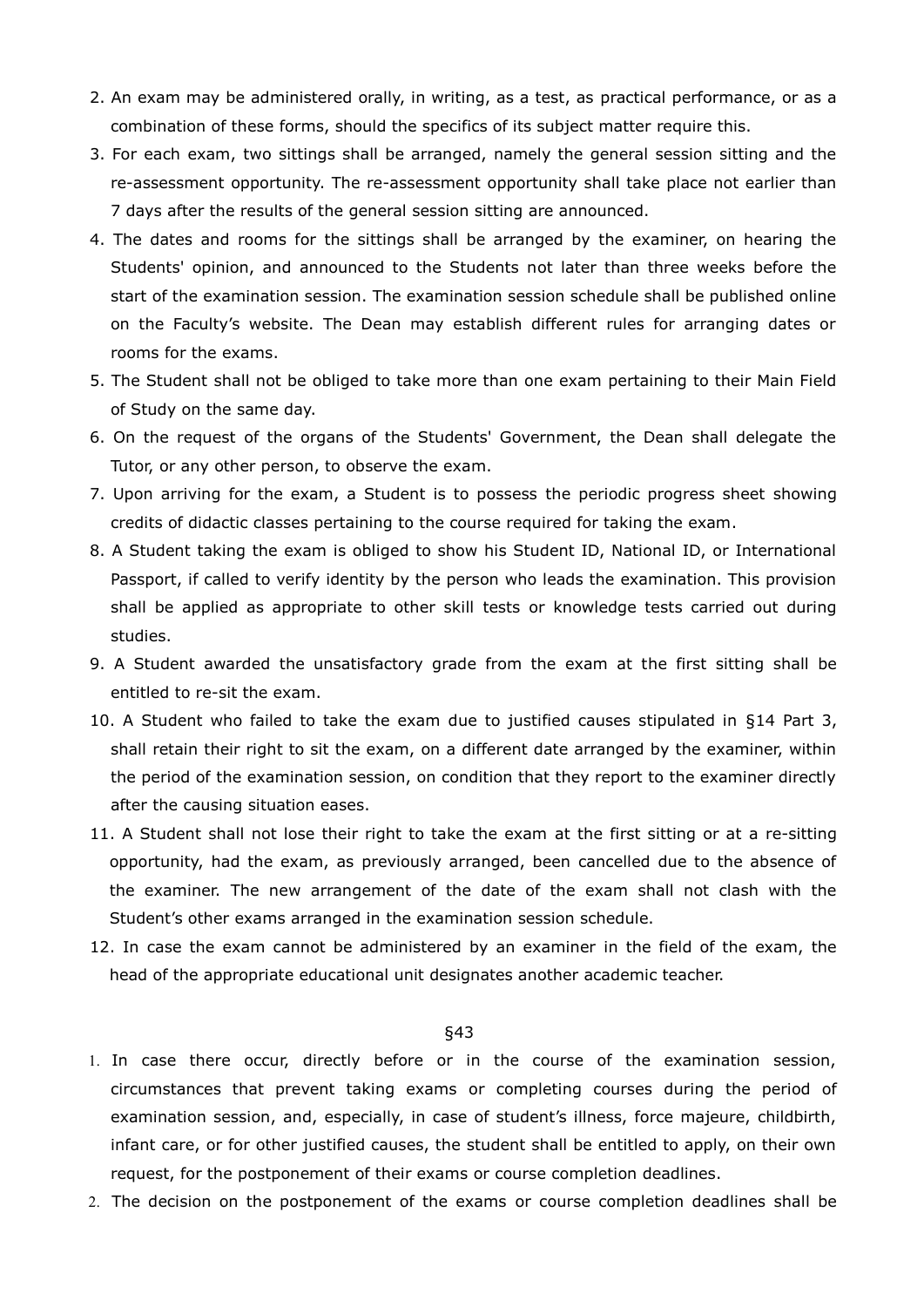made by the Dean, upon the request of the Student, based on the submitted documents.

 The exam, on the basis of the above rules, shall be postponed not later than a month after the end of the credit-earning (grading) period established for the given field of study. In justified cases, the Rector may postpone the exam sitting, or final assessment sitting, with no more than one following month, with the reservation of § 54 Part 3.

#### §44

- 1. In case the Student is awarded a failing grade from the exam, the Dean on the Student's request grounded on circumstances pointing to improper administration of the exam, submitted not later than 7 days of announcement of exam scores – may order to administer an exam conducted before an examination board. The exam shall take place not later than 10 days of the Dean's decision. The Dean may also order to administer an exam conducted before an examination board from their own initiative.
- 2. The exam conducted before an examination board takes place before a board consisting of:
	- a) The Dean, or an academic teacher authorized by them, holder of the academic title or academic rank of doctor habilitatus – as chairperson of the board,
	- b) Two experts on the field which embodies the subject matter of the exam, or a related field.

The academic teacher who has awarded the grade being verified, may participate in the exam as an observer. Further observers may include: a representative of the Faculty council of the students' government, the Tutor of the study year, or a student/academic teacher indicated by the Student. The exam may be conducted in spite of the absence of the representative, or the Tutor, or the observer indicated by the Student.

- 3. The result of the exam conducted before an examination board shall be decided upon by the majority vote. The decision of the board shall be final.
- 4. The grade awarded from the exam conducted before an examination board shall replace the grade the Student appealed from.

## §45

In case an exam, or a final test towards credit, is held in written form, the graded paper shall be made available to the Student on their request. The Student's paper shall be kept by the Course leader for the period of 12 months from the day of announcement of the results of the exam or final test towards credit.

- 1. The Dean shall, through an administrative decision, remove the Student from the list of students in case of:
	- a) Failure to undertake studies,
	- b) Withdrawal from studies,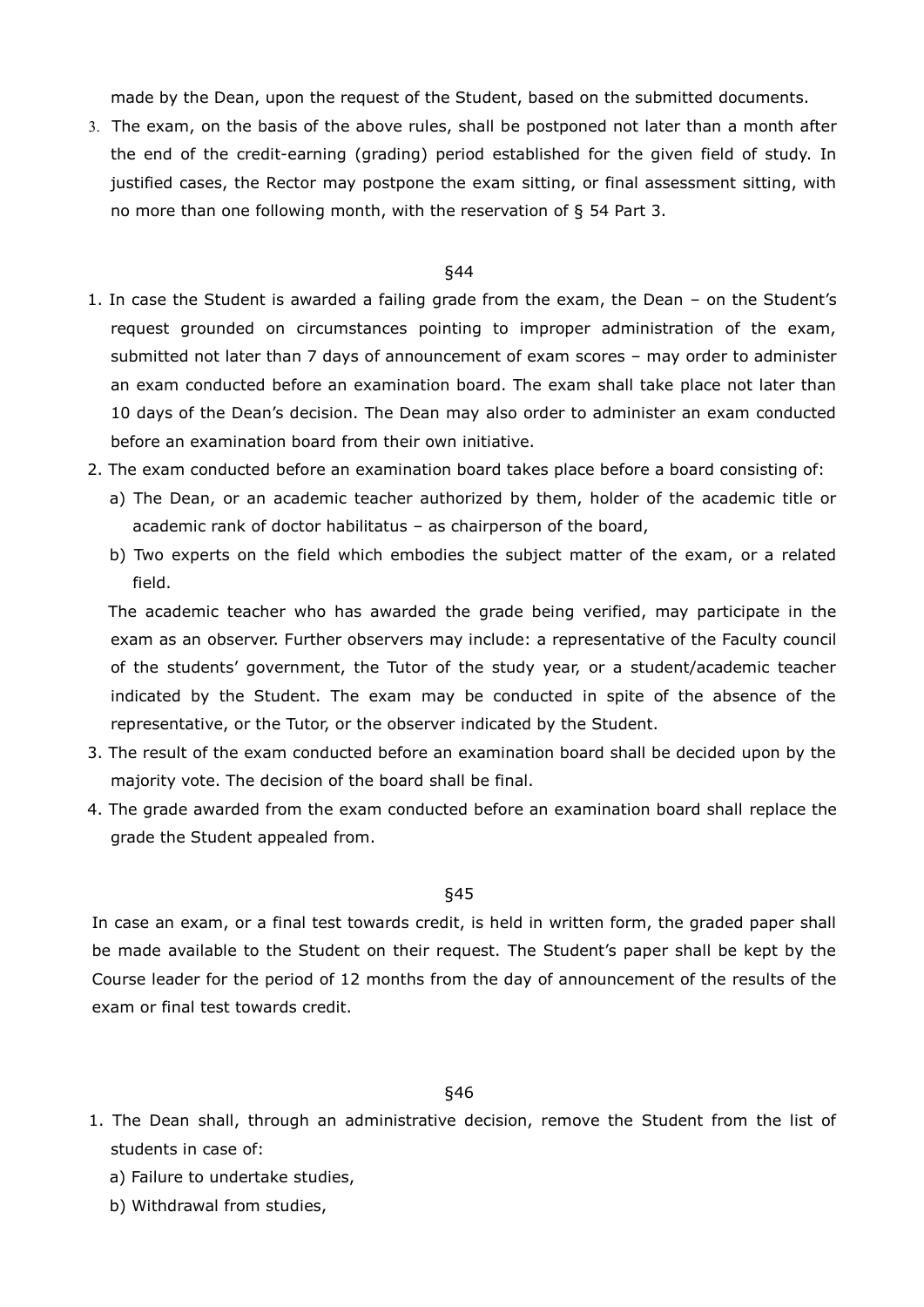- c) Failure to submit the Diploma Thesis before the deadline(s) ensued from the provisions of §54 Part 4,
- d) failure to take the Diploma Exam,
- e) a disciplinary punishment of expulsion from the University.
- 2. A student who withdraws (resigns) from studies at the University of Lodz shall submit a written request of withdrawal to the appropriate Dean. The decision on removal from the list of students shall be immediate, but not later than 7 days on submission of the request mentioned above.
- 3. The Dean may, through an administrative decision, remove the Student from the list of students in case of:
	- a) Ascertained lack of participation in obligatory classes,
	- b) Ascertained lack of academic progress,
	- c) Failure to obtain the completion of semester/study year, and the Dean's permission to repeat a semester/study year,
	- d) Failure to pay study-related fees by deadline while having been granted no exemption from the fees.
- 4. Administrative decisions issued by the Rector or by the Dean upon authorization of the Rector, may be challenged by a request for review.

Students affected by disabilities who possess a certificate of disability degree, shall be entitled to receive credits and take exams in an alternative form. The consent on taking the exams and credits in an alternative form shall be expressed by the Dean, on hearing the opinion of the Rector's Plenipotentiary for the Disabled.

# VII. SPECIFIC PROVISIONS ON COURSES AND PROGRAMMES OUTSIDE THE MAIN FIELD OF STUDY AND AT OTHER UNIVERSITIES

- 1. Within the framework of their Main Field of Study, a Student has the right to participate in selected classes of a different field of study or at a different Faculty. The consent on the Student's participation in selected classes shall be expressed by the Dean appropriate to their Main Field of Study. Before the start of the classes, the Student shall likewise apply for the permit for participation to the Dean of the Faculty where classes are conducted, who expresses their consent upon hearing the opinion of the academic teacher leading the selected Course. In such case, Students shall be bound with their Course selection, and the grade obtained shall be counted for calculation of grade average.
- 2. The credit referred to in Part 1 may not be awarded from a Course whose subject matter is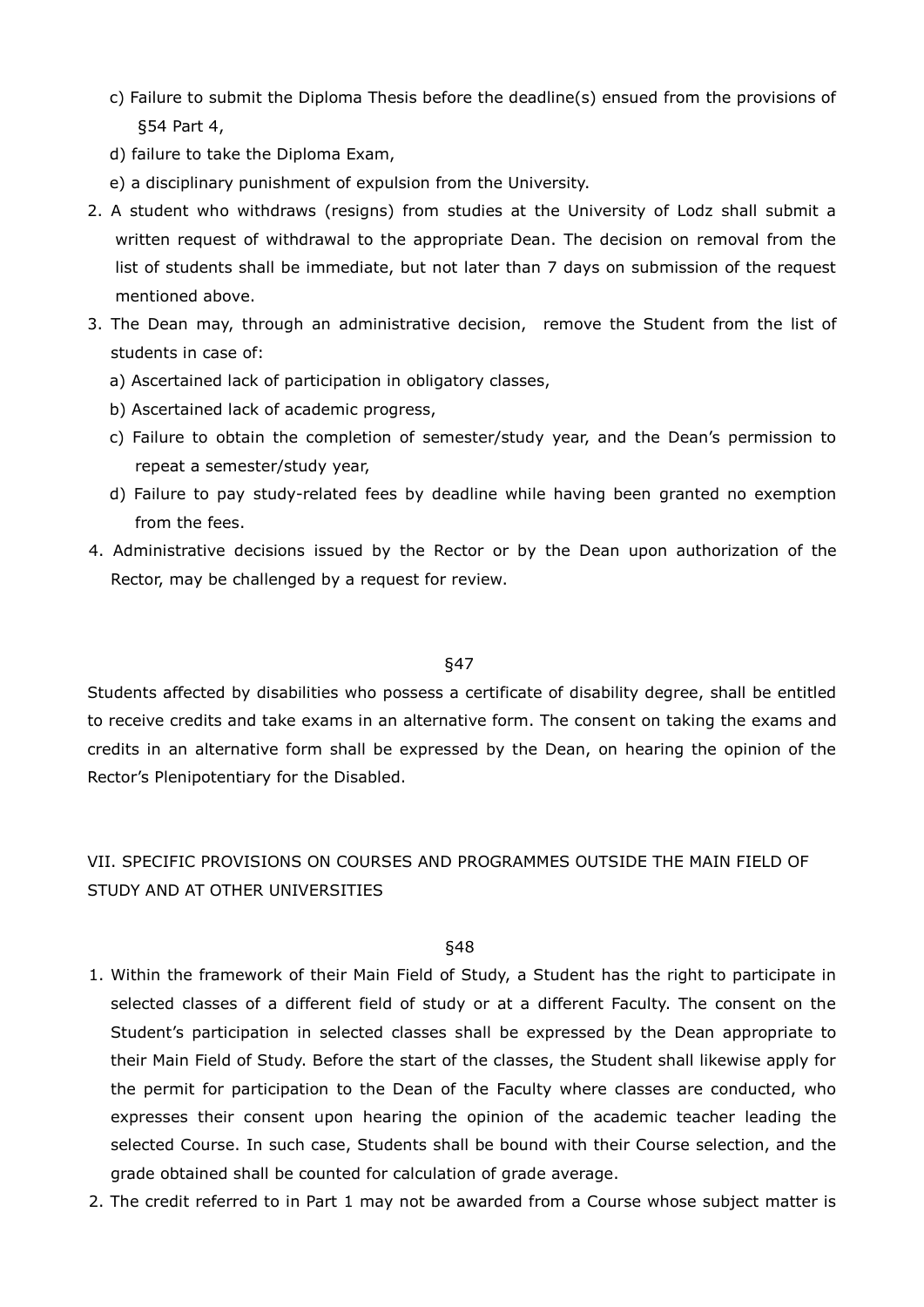covered at an equal or higher level within the Student's Main Field of Study.

§49

- A Student may attain selected study outcomes provided by the study programme at a different higher education institution in Poland or abroad,
- The conditions for receiving credits for a part of the study schedule and study programme at a different higher education institution shall be determined by agreement between the Student and the UL. The Dean may condition the formation of the agreement by presentation of the other institution's consent expressed in writing.
- If a part of the study schedule and study programme at a different higher education institution is realized within the framework of an international student exchange programme, all conditions for this programme are to be fulfilled in order for the Student to apply for receiving credits for the part of their study schedule.

## VIII. LEAVES OF ABSENCE FROM STUDY

- 1. In connection with illness, force majeure, childbirth, infant care, or other justified causes, a Student may apply for a leave of absence and/or a leave of absence with the possibility of verification of study outcomes defined by the study programme, subject to Part 3.
- 2. A leave of absence with the possibility of verification of study outcomes may not be granted for the period of examination session. While granting a leave absence, the Dean shall consider the possibility for the Student to make up for the backlog after finishing the leave of absence in a mode and on conditions defined by course leaders.
- 3. A pregnant or parenting student shall not be denied the consent for a leave of absence and/or a leave of absence with the possibility of verification of study outcomes.
- 4. The Student shall submit the request for permission for a leave to the Dean immediately after the occurrence of the cause justifying the leave; if the reason for the leave is childbirth, then the Student should attach the child's birth certificate copy to the request.
- 5. The leave for illness shall be permitted on the ground of appropriate medical evidence issued, on the Dean's referral, by an authorized physician of health service unit responsible for health care over the University. The student is obliged to inform Deans appropriate for all other study fields/programmes they participate in.
- 6. A leave for circumstances listed in Part 1 shall be granted for the period of the duration of the cause and its aftermath, however, a leave permitted for other justified causes may not be granted for a period longer than one year at one time, subject to Part 7.
- 7. A leave may be granted to a pregnant student till the date of childbirth, or to a parenting student for the period of one year; if the end of the leave falls within the time frame of a semester, then the leave may be extended till the end of the semester.
- 8. A student may apply for a research leave in case of departure for a study period abroad.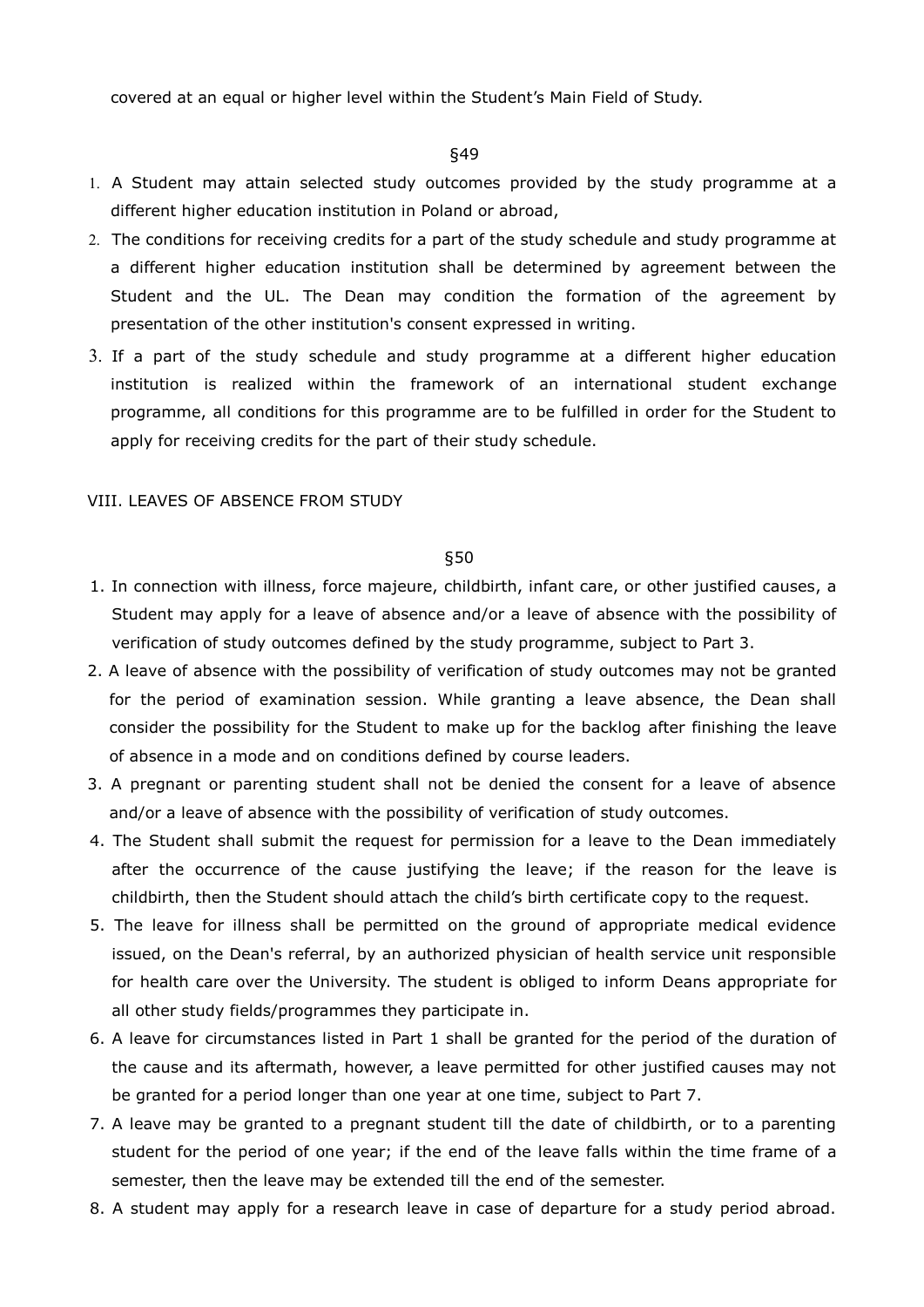The period of the leave shall equal the study period.

9. Rights to scholarship during the period of research leave shall be stipulated by a separate regulation.

## §51

- 1. The students shall report in writing their return for studies not later than 7 days before the end of the long-term leave. A failure to observe this deadline shall be interpreted as a failure to resume studies.
- 2. Students returning from leaves shall be obliged to make up for curricular differences (ie. differences in study programme) to the deadline stipulated by the Dean.

IX. DIPLOMA THESIS (MASTER'S, AND/OR BACHELOR'S, INCLUDING BACHELOR OF ENGINEERING)

## §52

- 1. A Diploma Thesis is a Master's Thesis, or, if the study programme so provides, a Bachelor's/Bachelor of Engineering's thesis submitted at completion of a study programme; it confirms that the Student has attained Study Effects specified during an appropriate Diploma Seminar.
- 2. A Diploma Thesis shall have a format of a written monograph, essay, dissertation these may contain a project part within them – or a project; a Bachelor's/Bachelor of Engineering's diploma thesis may also take the form of a report, project, presentation, or other kind of academic work – in such case, however, the Student is obliged to include its description containing: the design for elaboration of the topic (a Thesis Plan), the research and methodological approach, a list of main elements of content, and a bibliography.
- 3. The Faculty Council shall specify the valid format of Diploma Thesis; the Faculty Council may specify additional designations for a thesis, or provide examples of written output meeting the guidelines for a diploma thesis.

## §53

1. A Student shall prepare the Bachelor's (or Bachelor of Engineering) Degree Thesis under the supervision of an academic teacher possessing at least the doctoral degree and employed on the post of Assistant Professor or Senior Lecturer, or a higher one. A Student shall prepare the Master's Degree Thesis at uniform Master's degree studies, or second cycle studies, under the supervision of an academic teacher possessing at least the academic title or rank of doctor habilitatus. The Dean may authorize, on hearing the opinion of the Faculty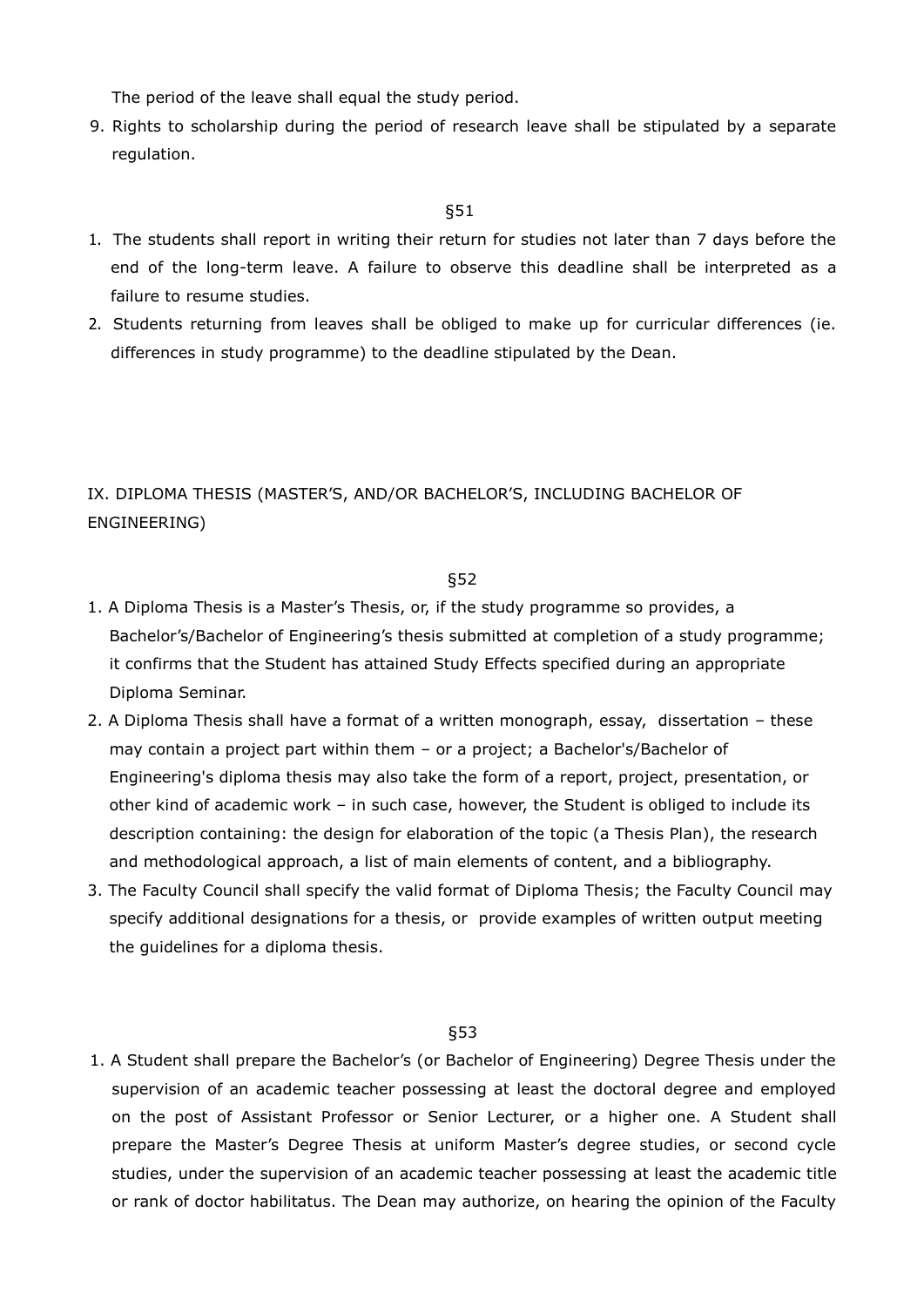Council, an academic teacher of doctoral title employed on the post of University Professor, Assistant Professor or Senior Lecturer, or an expert from outside the UL - holder of at least the doctoral title, to supervise a Master's Degree thesis.

- 2. The title of the Thesis and the choice of the supervisor shall be approved by the Faculty Council or a unit indicated by them.
- 3. At experimental fields of study, or fields of study involving field research, the head of the Educational Unit where the Master's Degree Thesis is being prepared may, in consultation with the Thesis Supervisor, designate a tutor for the research part of the thesis, from among the employees, or doctoral students, of the unit. The responsibilities of the tutor for the research part of the thesis shall include assistance with experimental parts of the thesis, solving technical problems, and supervision on the Student's work safety.
- 4. At study programmes, where division into specializations takes place during the course of study, a Student shall be entitled to choose one specialization and one Diploma Seminar.
- 5. The Dean may restrict the right to choose a specialization, and Diploma Seminar, if the number of applicants exceeds the didactic powers of the unit.
- 6. The choice of the topic of the Diploma Thesis shall comply with the Student's academic interests, and the strategic research plans of the UL.
- 7. A thesis prepared within the framework of the activites of the Students' Scientific Movement may be recognized as a Diploma Thesis.
- 8. A Student shall be entitled to choose special topic lectures, specialized courses, and seminars related to the topic of the Diploma Thesis.
- 9. In justified cases, the Faculty Council may allow for preparation of Diploma Theses in a foreign language.
- 10. At study programmes taught in foreign languages, the Students shall prepare Diploma Theses in the foreign language being the medium of teaching.

- 1. A Student shall be credited the Diploma Seminar in the last semester or year of studies, on submitting the Diploma Thesis and its acceptance by the Thesis Supervisor, after having received credits for all the mandatory courses and work placement(s).
- 2. Should the Student have failed to receive credit for Diploma Seminar due to failure to submit the Diploma Thesis, they are entitled to apply for the extension of deadline for crediting the Seminar. The extension of deadline shall be decided upon by the Dean/Rector upon consulting the opinion of the Thesis supervisor, pursuant to the rule expressed in Section 43. Being a student of two or more concurrent study programmes shall not be a basis for the extension of deadline.
- 3. In case of a longer absence of the Thesis Supervisor, the Dean may appoint, in consultation with the Head of the appropriate educational unit, another academic teacher as the Diploma Thesis supervisor. The change of the academic teacher being the Thesis Supervisor in the period of the last 6 months before finishing the Thesis (or, 3 months, if applied to Bachelor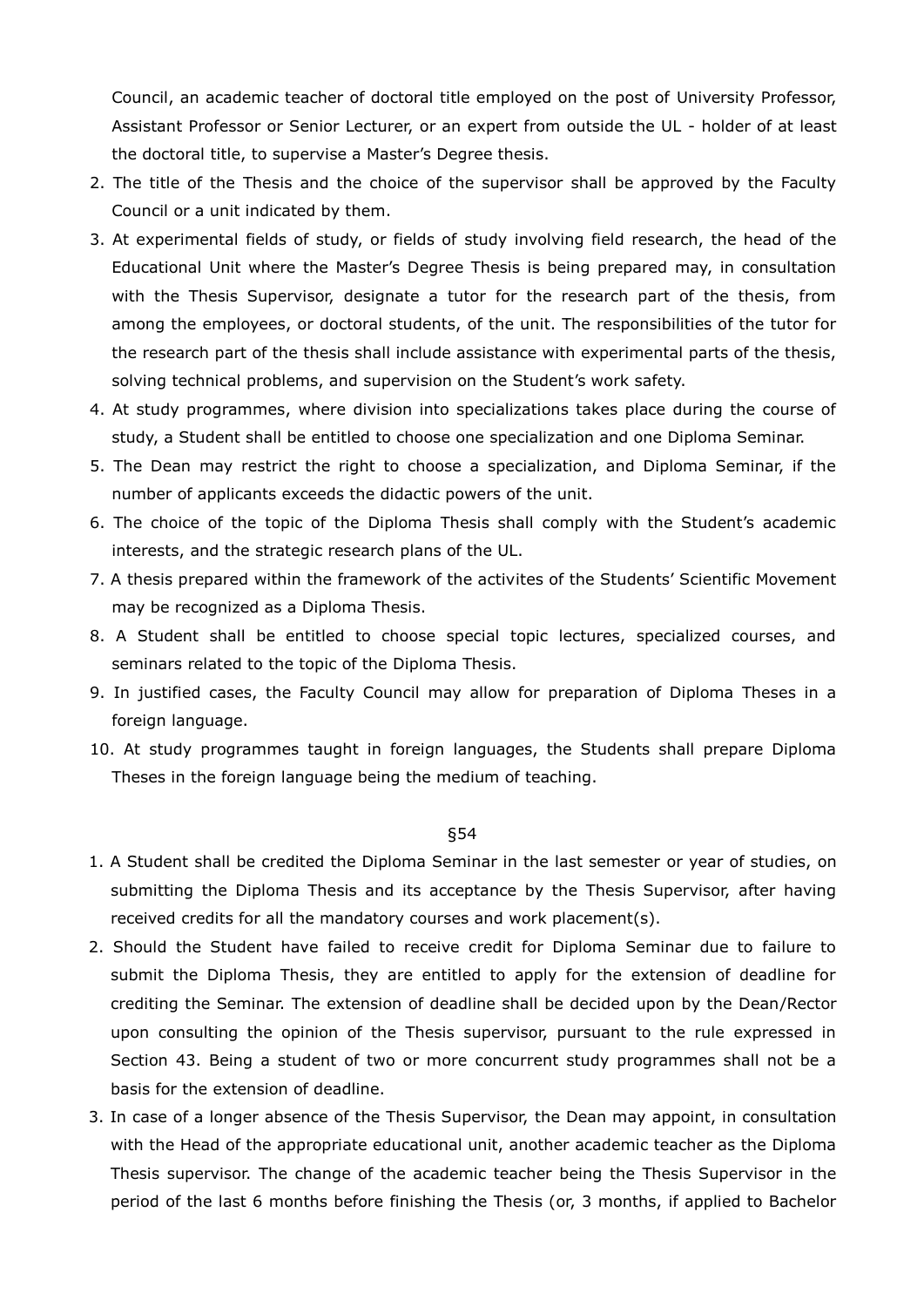of Arts/Engineering degree theses) may constitute the basis for the extension of deadline for its submission.

- 4. The Student is to submit the Diploma Thesis with the Supervisor's annotation of its acceptance, at the Dean's Office, not later than the last day of the make-up examination session of the last semester of studies. If the Diploma Thesis had been prepared in the format stipulated in Section 52 Part 2, the Student shall submit a Thesis description along with the Thesis supervisor's annotation of acceptance, to the appropriate Dean's Office. The Diploma Thesis (or Thesis description) shall be submitted in printed form. The Dean's Office shall accept the Thesis if the Student had credited all the obligatory courses and professional placement sessions, and they obtained the ECTS credit point number required for all the hitherto period of study. In case the seminar leader credits the Student's seminar unaware of their failure to *acquire credits for* certain course component(s), the Dean may cancel the credit(s) for these components.
- 5. The resumption of studies referred to in §46 Part 1 Point (c) shall be pursuant to the rules stipulated in §26. The Dean may give exemption from making up for curricular differences to the Student, and limit their obligations to the preparation of Diploma Thesis, should the break in studies have not been longer than one year. The Dean shall be guided in their decision by consideration of Study Effects gained by the Student. The Faculty Council may prolong the period of break in studies entitling the Student to be exempted from making up for curricular differences.
- 6. In case of resumption of studies referred to in Part 5, the Dean may permit, in consultation with the Head of the appropriate educational unit, either to complete the Diploma Thesis previously under preparation, or to restart its preparation within the same or another Educational Unit.

- 1. The Diploma Thesis, submitted in a written format, shall be assessed independently by the Supervisor and a reviewer. A Diploma Thesis reviewer shall be a person holding at least a doctoral title of the same or related field. If the Student has prepared a Master's Degree thesis at a Uniform Master's degree programme, or at a second-cycle programme under the supervision of an academic teacher of a doctoral rank, the reviewer shall be a holder of the title, or rank, of doctor habilitatus; in particular circumstances, the Dean may, on hearing the opinion of the Faculty Council, depart from this rule, and allow a person of a doctoral rank to prepare the review. The Reviewer may also be a holder of at least a doctoral title/rank from outside the UL, in particular on the basis of the partnership between universities or academic institutions – the decision shall be made by the Dean on hearing the opinion of the Faculty Council.
- 2. The reviews of Diploma Theses shall be published and stored in the Diploma Theses Archive. This rule shall not apply to a thesis whose subject matter is classified and protected by law.
- 3. If the reviewer assesses the Thesis as unsatisfactory, the decision on admission to the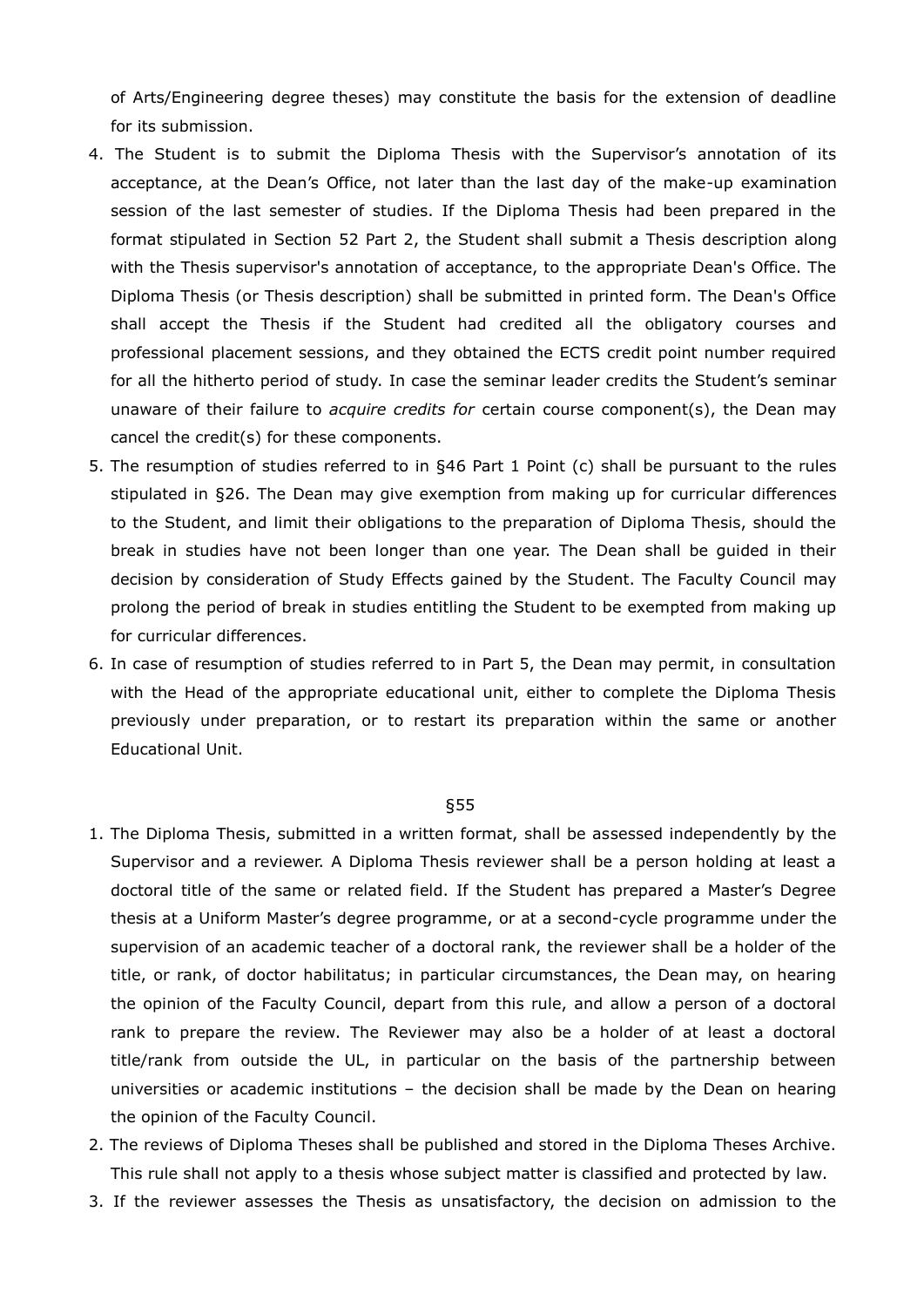Diploma exam shall be made by the Dean, who may seek the opinion of the second reviewer. To the appointment of the second reviewer, the provisions of Part 1 shall apply. Should the second reviewer assess the Thesis as unsatisfactory, the Dean shall refer the Student to repeat the semester/study year. In such case, the Dean may – referring to the study effects achieved by Student – limit the scope of Student's duties to the preparation of the diploma thesis within the framework of a seminar.

- 4. For the assessment of Diploma Thesis, Grades stipulated in §39 Part 2 shall be used.
- 5. The assessment of the Diploma Thesis prepared in the format stipulated in Section 52 Part 2, shall be made by a committee appointed for the conduct of Diploma exam. The committee shall be familiarized with the Thesis, and make the assessment mentioned above on the day of the Diploma exam. The grade shall be included in the diploma exam record.

# X. DIPLOMA EXAM (MASTER'S, AND BACHELOR'S DEGREE, INCLUDING BACHELOR OF ENGINEERING). COMPLETION OF STUDIES.

- 1. The condition for admission to the Diploma exam shall be:
	- a) acquisition of credits for all mandatory courses and if provided by the study programme – professional placement sessions, and the number of ECTS point required in the course of study,
	- b) the award of at least satisfactory Grade from the Master's Degree thesis, or the Dean's decision on Admission upon exhausting the procedure referred to in Section 55 Part 3.
- 2. The Diploma exam, subject to Part 3, shall take place before a committee chaired by the Dean, or an academic teacher holding the title, or rank of doctor habilitatus, authorized by the Dean. In addition to the chairperson, the committee shall include the Thesis Supervisor, and the reviewer.
- 3. If a Bachelor's/Bachelor of Engineering's Diploma Thesis had a format other than written, the Diploma exam shall take place before a committee, chaired by the Dean, or an academic teacher holding the title, or rank of doctor habilitatus, authorized by the Dean. In addition to the chairperson, the committee shall include the Thesis Supervisor, as well as an expert on the same, or related field/specialisation, holding at least the doctoral title/rank.
- 4. The Diploma exam shall take place not later than within a month of the day of submission of the Diploma Thesis (or description – if the Thesis had a format other than written) in the appropriate Dean's Office
- 5. The examination requirements for the Diploma exam shall be set by the Faculty Council.
- 6. The Diploma exam shall be an oral exam. The Faculty Council may stipulate a different format of the exam.
- 7. For the assessment of the Diploma exam, Grades stipulated in §39 Part 2 shall be used.
- 8. A report from the conduct of the Diploma exam shall be drawn up and signed by the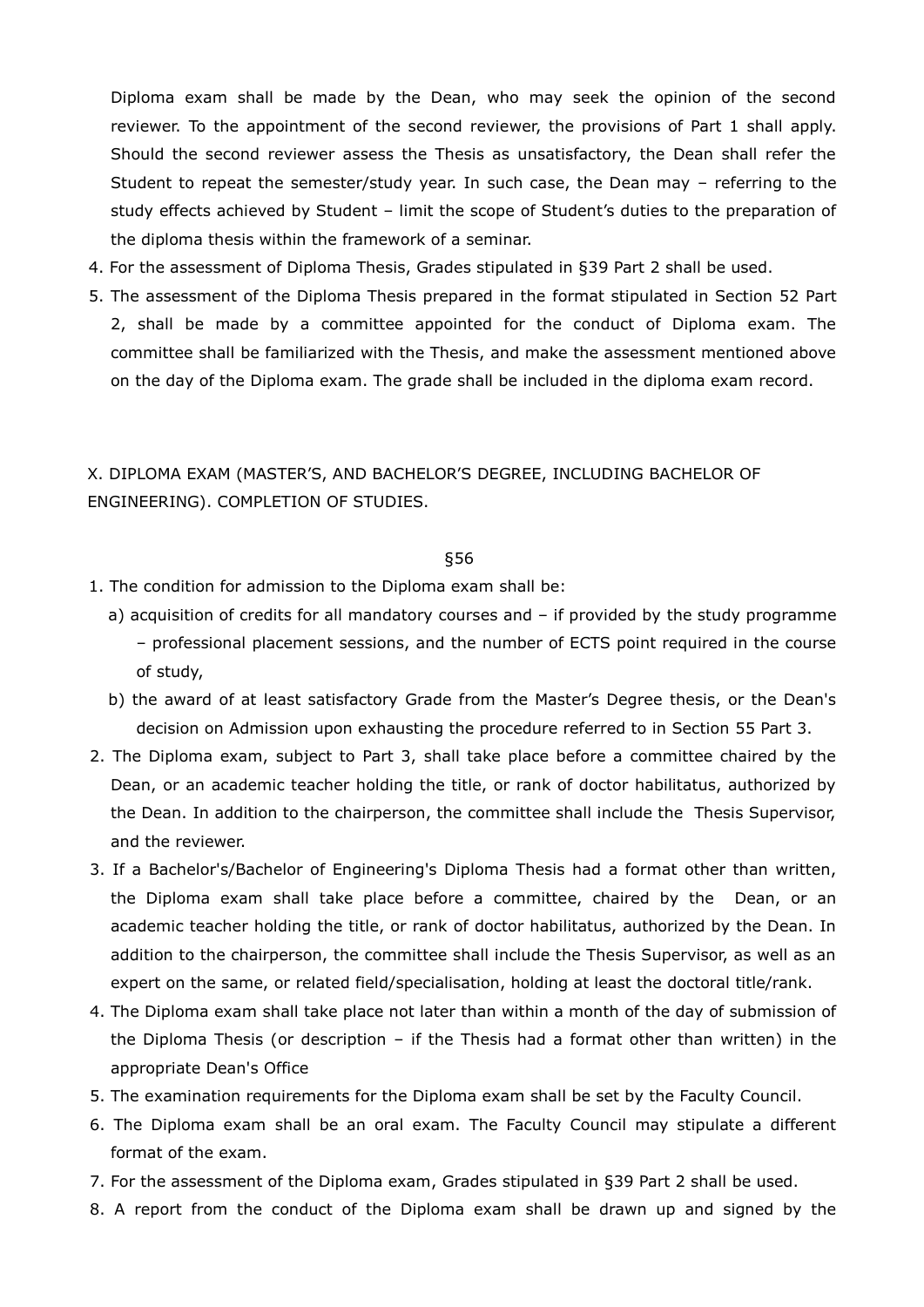chairperson and members of the committee.

## §57

- 1. In case of an unsatisfactory Grade awarded from the Diploma exam, or unjustified failure to attend the exam on the date arranged, the Dean shall arrange a retake opportunity as a final sitting. The date of the retake opportunity shall be arranged not earlier than one month of, yet not later than three months of the date of the first sitting of the Diploma exam.
- 2. In the case of failing the Diploma exam at a retake opportunity, namely either by earning an unsatisfactory grade or by an unjustified absence at the exam, the Dean shall issue a decision on removal from the list of students.

## §58

- 1. The date of completion of studies shall be the date of passing the Diploma exam with at least a satisfactory grade.
- 2. The basis for calculation of the final result of studies shall be comprised of the following:
	- a) the grade point average referred to in §39 Parts 5-7,
	- b) the arithmetic mean of Grades awarded for Diploma Thesis,
	- c) Grade awarded for Diploma exam.

The result of studies shall be the sum of: 0,6 of the average referred to in Point (a), and 0,2 of the mean referred to in Point (b), and 0,2 of the Grade referred to in Point (c).

- 3. If the study programme provides no diploma thesis to be submitted or in the case stipulated by §56 Part 3, the result of studies shall be the sum of 0,6 of the average referred to in Point (a), and 0,4 of the value of the Grade referred to in Point (c).
- 4. The final result of studies shall be included in the Diploma certificate, according to the following scale:
	- up to  $3,25$  satisfactory  $(3)$ ;
	- from  $3,26$  to  $3,60$  satisfactory plus  $(3,5)$
	- from  $3,61$  to  $4,10$  good  $(4)$
	- from  $4,11$  to  $4,60$  good plus  $(4,5)$
	- 4,61 and more very good  $(5)$
- 5. The examination board may rise the Grade referred to in Part 4, by half a grade point (0,5) if awarded to a Student who, during their course of study, did not repeat a semester/study year, distinguished themselves as a student, and achieved very good Grades for either their Diploma Thesis and Diploma exam, or their Diploma exam exclusively, if their study programme does not require the preparation of a (Bachelor's Degree) Diploma Thesis.
- 6. On the joint motion of the Student and the Thesis supervisor, an Open Diploma Exam may be organized. The motion is to be submitted to the Dean not later than 3 weeks before the planned exam. The procedure for open diploma exams shall be adopted by the Faculty